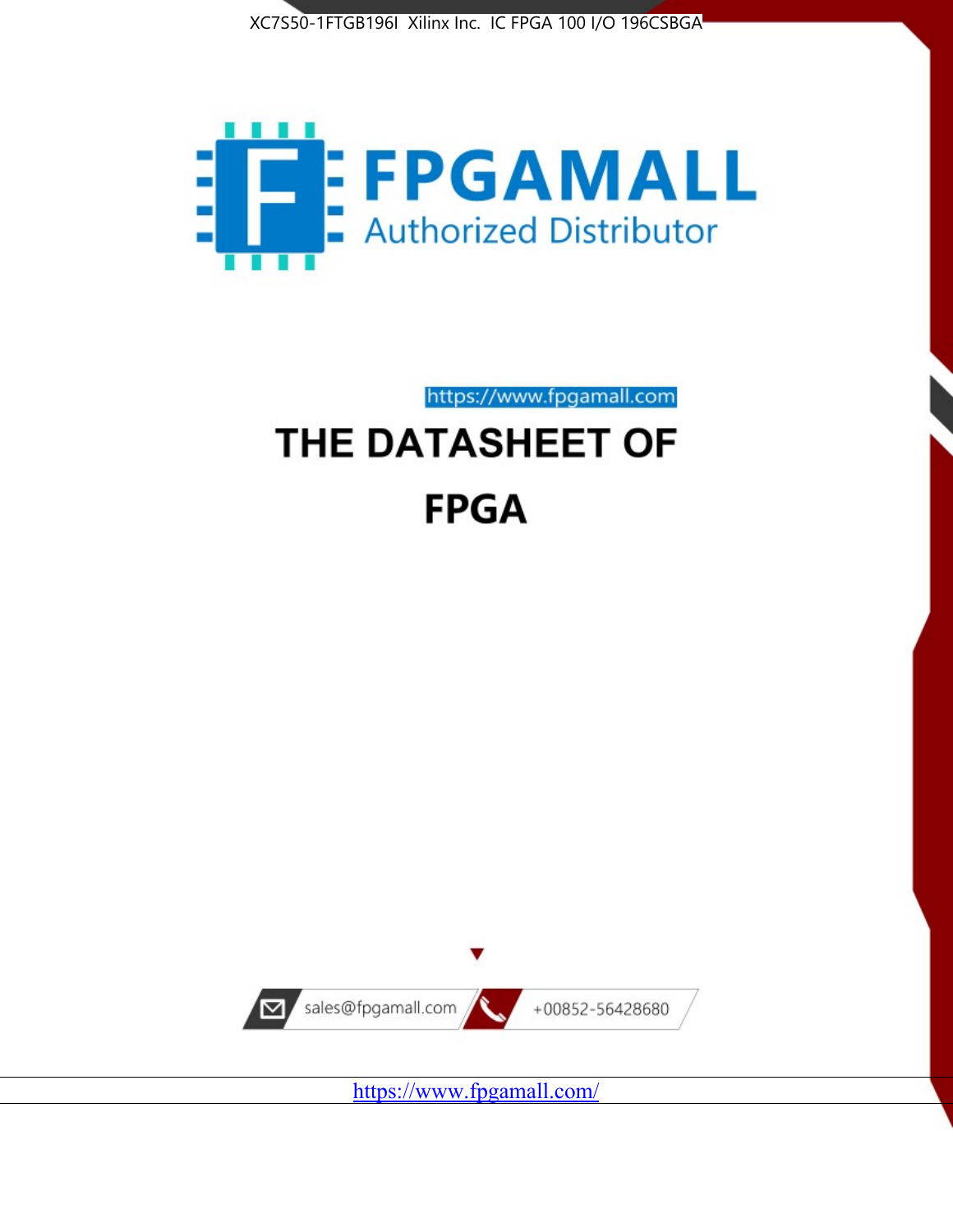# **EXALINX**

# **7 Series FPGAs Data Sheet: Overview**

DS180 (v2.6) February 27, 2018 **Product Specification**

### **General Description**

Xilinx® 7 series FPGAs comprise four FPGA families that address the complete range of system requirements, ranging from low cost, small form factor, cost-sensitive, high-volume applications to ultra high-end connectivity bandwidth, logic capacity, and signal processing capability for the most demanding high-performance applications. The 7 series FPGAs include:

- Spartan®-7 Family: Optimized for low cost, lowest power, and high I/O performance. Available in low-cost, very small form-factor packaging for smallest PCB footprint.
- Artix®-7 Family: Optimized for low power applications requiring serial transceivers and high DSP and logic throughput. Provides the lowest total bill of materials cost for high-throughput, cost-sensitive applications.
- Kintex®-7 Family: Optimized for best price-performance with a 2X improvement compared to previous generation, enabling a new class of FPGAs.
- Virtex®-7 Family: Optimized for highest system performance and capacity with a 2X improvement in system performance. Highest capability devices enabled by stacked silicon interconnect (SSI) technology

Built on a state-of-the-art, high-performance, low-power (HPL), 28 nm, high-k metal gate (HKMG) process technology, 7 series FPGAs enable an unparalleled increase in system performance with 2.9 Tb/s of I/O bandwidth, 2 million logic cell capacity, and 5.3 TMAC/s DSP, while consuming 50% less power than previous generation devices to offer a fully programmable alternative to ASSPs and ASICs.

# **Summary of 7 Series FPGA Features**

- Advanced high-performance FPGA logic based on real 6-input lookup table (LUT) technology configurable as distributed memory.
- 36 Kb dual-port block RAM with built-in FIFO logic for on-chip data buffering.
- High-performance SelectIO™ technology with support for DDR3 interfaces up to 1,866 Mb/s.
- High-speed serial connectivity with built-in multi-gigabit transceivers from 600 Mb/s to max. rates of 6.6 Gb/s up to 28.05 Gb/s, offering a special low-power mode, optimized for chip-to-chip interfaces.
- A user configurable analog interface (XADC), incorporating dual 12-bit 1MSPS analog-to-digital converters with on-chip thermal and supply sensors.
- DSP slices with 25 x 18 multiplier, 48-bit accumulator, and pre-adder for high-performance filtering, including optimized symmetric coefficient filtering.
- Powerful clock management tiles (CMT), combining phase-locked loop (PLL) and mixed-mode clock manager (MMCM) blocks for high precision and low jitter.
- Quickly deploy embedded processing with MicroBlaze™ processor.
- Integrated block for PCI Express® (PCIe), for up to x8 Gen3 Endpoint and Root Port designs.
- Wide variety of configuration options, including support for commodity memories, 256-bit AES encryption with HMAC/SHA-256 authentication, and built-in SEU detection and correction.
- Low-cost, wire-bond, bare-die flip-chip, and high signal integrity flipchip packaging offering easy migration between family members in the same package. All packages available in Pb-free and selected packages in Pb option.
- Designed for high performance and lowest power with 28 nm, HKMG, HPL process, 1.0V core voltage process technology and 0.9V core voltage option for even lower power.

| <b>Max. Capability</b>         | Spartan-7           | Artix-7                                    | Kintex-7                                              | Virtex-7                                |
|--------------------------------|---------------------|--------------------------------------------|-------------------------------------------------------|-----------------------------------------|
| Logic Cells                    | 102K                | 215K                                       | 478K                                                  | 1,955K                                  |
| Block RAM <sup>(1)</sup>       | 4.2 Mb              | 13 Mb                                      | 34 Mb                                                 | 68 Mb                                   |
| <b>DSP Slices</b>              | 160                 | 740                                        | 1,920                                                 | 3,600                                   |
| DSP Performance <sup>(2)</sup> | 176 GMAC/s          | 929 GMAC/s                                 | 2,845 GMAC/s                                          | 5,335 GMAC/s                            |
| MicroBlaze CPU <sup>(3)</sup>  | 260 DMIPs           | 303 DMIPs                                  | 438 DMIPs                                             | 441 DMIPs                               |
| Transceivers                   |                     | 16                                         | 32                                                    | 96                                      |
| <b>Transceiver Speed</b>       |                     | $6.6$ Gb/s                                 | $12.5$ Gb/s                                           | 28.05 Gb/s                              |
| Serial Bandwidth               |                     | $211$ Gb/s                                 | 800 Gb/s                                              | 2,784 Gb/s                              |
| <b>PCIe Interface</b>          | -                   | x4 Gen2                                    | x8 Gen2                                               | x8 Gen3                                 |
| Memory Interface               | 800 Mb/s            | 1.066 Mb/s                                 | 1.866 Mb/s                                            | 1.866 Mb/s                              |
| I/O Pins                       | 400                 | 500                                        | 500                                                   | 1,200                                   |
| I/O Voltage                    | $1.2V - 3.3V$       | $1.2V - 3.3V$                              | $1.2V - 3.3V$                                         | $1.2V - 3.3V$                           |
| Package Options                | Low-Cost. Wire-Bond | Low-Cost, Wire-Bond,<br>Bare-Die Flip-Chip | Bare-Die Flip-Chip and High-<br>Performance Flip-Chip | <b>Highest Performance</b><br>Flip-Chip |

#### *Table 1:* **7 Series Families Comparison**

#### **Notes:**

1. Additional memory available in the form of distributed RAM.

2. Peak DSP performance numbers are based on symmetrical filter implementation.<br>3. Peak MicroBlaze CPU performance numbers based on microcontroller preset.

Peak MicroBlaze CPU performance numbers based on microcontroller preset.

© Copyright 2010–2018 Xilinx, Inc., Xilinx, the Xilinx logo, Artix, ISE, Kintex, Spartan, Virtex, Vivado, Zynq, and other designated brands included herein are trademarks of Xilinx in the United States and other countries. PCI Express is a trademark of PCI-SIG and used under license. All other trademarks are the property of their respective owners.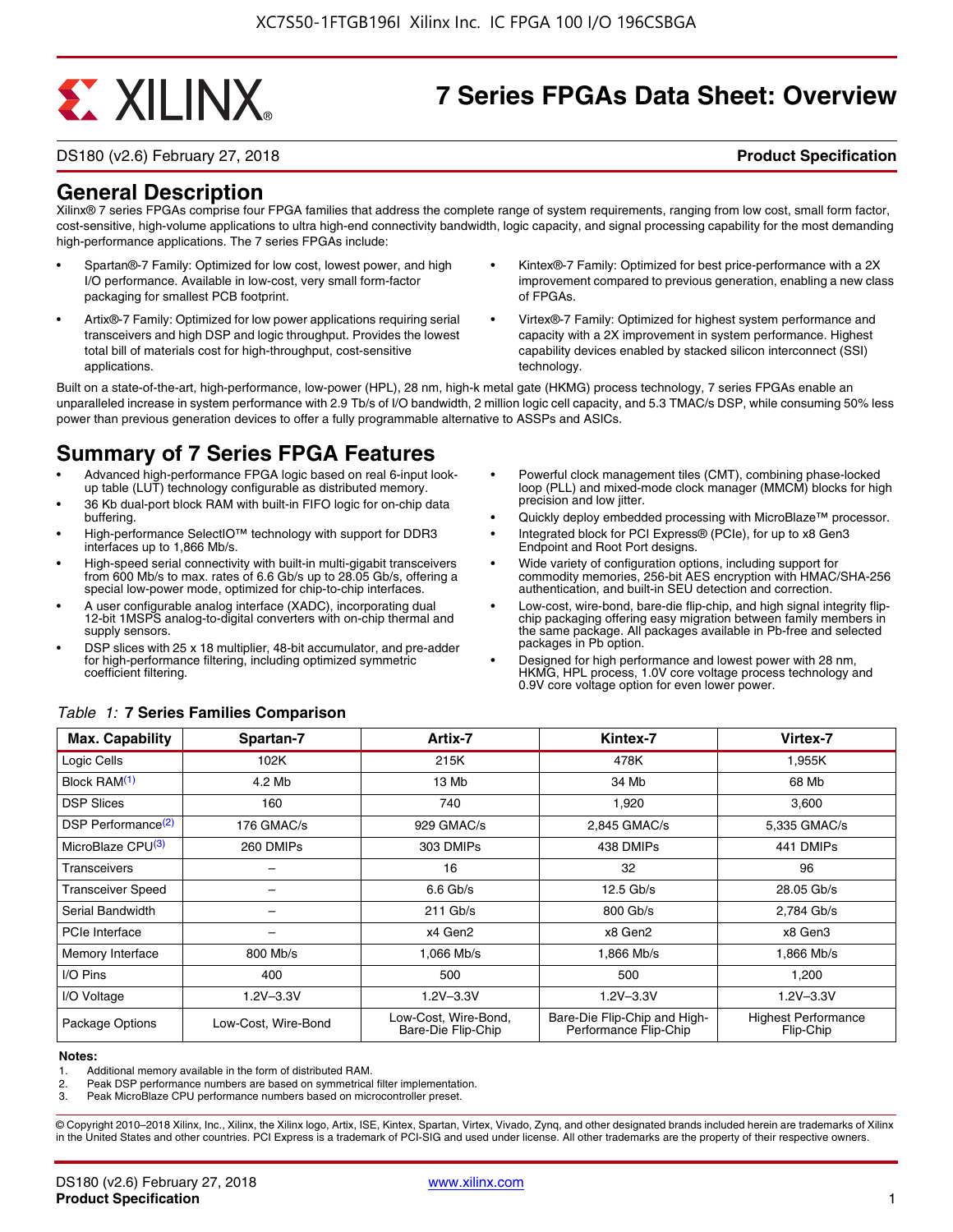# **Spartan-7 FPGA Feature Summary**

#### *Table 2:* **Spartan-7 FPGA Feature Summary by Device**

|               |                |                       | <b>CLB</b>                            |                                     |              | <b>Block RAM Blocks</b> <sup>(3)</sup> |             |                     |             |             |                              |                                   |                              |
|---------------|----------------|-----------------------|---------------------------------------|-------------------------------------|--------------|----------------------------------------|-------------|---------------------|-------------|-------------|------------------------------|-----------------------------------|------------------------------|
| <b>Device</b> | Logic<br>Cells | Slices <sup>(1)</sup> | Max<br><b>Distributed</b><br>RAM (Kb) | <b>DSP</b><br>Slices <sup>(2)</sup> | <b>18 Kb</b> | 36 Kb                                  | Max<br>(Kb) | CMTS <sup>(4)</sup> | <b>PCle</b> | GT          | <b>XADC</b><br><b>Blocks</b> | Total I/O<br>Banks <sup>(5)</sup> | <b>Max User</b><br><b>VO</b> |
| XC7S6         | 6,000          | 938                   | 70                                    | 10                                  | 10           | 5                                      | 180         | 2                   | $\Omega$    | $\Omega$    | $\Omega$                     | 2                                 | 100                          |
| <b>XC7S15</b> | 12,800         | 2,000                 | 150                                   | 20                                  | 20           | 10                                     | 360         | 2                   | 0           | $\mathbf 0$ | 0                            | 2                                 | 100                          |
| <b>XC7S25</b> | 23,360         | 3,650                 | 313                                   | 80                                  | 90           | 45                                     | 1,620       | 3                   | 0           | 0           |                              | 3                                 | 150                          |
| <b>XC7S50</b> | 52,160         | 8,150                 | 600                                   | 120                                 | 150          | 75                                     | 2,700       | 5                   | $\Omega$    | 0           |                              | 5                                 | 250                          |
| <b>XC7S75</b> | 76,800         | 12.000                | 832                                   | 140                                 | 180          | 90                                     | 3,240       | 8                   | 0           | 0           |                              | 8                                 | 400                          |
| XC7S100       | 102,400        | 16,000                | 1,100                                 | 160                                 | 240          | 120                                    | 4,320       | 8                   | 0           | $\mathbf 0$ |                              | 8                                 | 400                          |

#### **Notes:**

1. Each 7 series FPGA slice contains four LUTs and eight flip-flops; only some slices can use their LUTs as distributed RAM or SRLs.<br>2. Each DSP slice contains a pre-adder. a 25 x 18 multiplier. an adder. and an accumulato

2. Each DSP slice contains a pre-adder, a 25 x 18 multiplier, an adder, and an accumulator. 3. Block RAMs are fundamentally 36 Kb in size; each block can also be used as two independent 18 Kb blocks.

4. Each CMT contains one MMCM and one PLL.

5. Does not include configuration Bank 0.

#### *Table 3:* **Spartan-7 FPGA Device-Package Combinations and Maximum I/Os**

| Package         | CPGA196      | <b>CSGA225</b> | <b>CSGA324</b> | FTGB196    | <b>FGGA484</b> | <b>FGGA676</b> |
|-----------------|--------------|----------------|----------------|------------|----------------|----------------|
| Size (mm)       | $8 \times 8$ | $13 \times 13$ | $15 \times 15$ | 15 x 15    | 23 x 23        | 27 x 27        |
| Ball Pitch (mm) | 0.5          | 0.8            | 0.8            | 1.0        | 1.0            | 1.0            |
| <b>Device</b>   | HR $l$ (1)   | HR $UO(1)$     | HR $UO(1)$     | HR $l$ (1) | HR $UO(1)$     | HR $UO(1)$     |
| XC7S6           | 100          | 100            |                | 100        |                |                |
| <b>XC7S15</b>   | 100          | 100            |                | 100        |                |                |
| <b>XC7S25</b>   |              | 150            | 150            | 100        |                |                |
| <b>XC7S50</b>   |              |                | 210            | 100        | 250            |                |
| <b>XC7S75</b>   |              |                |                |            | 338            | 400            |
| <b>XC7S100</b>  |              |                |                |            | 338            | 400            |

#### **Notes:**

1. HR = High-range I/O with support for I/O voltage from 1.2V to 3.3V.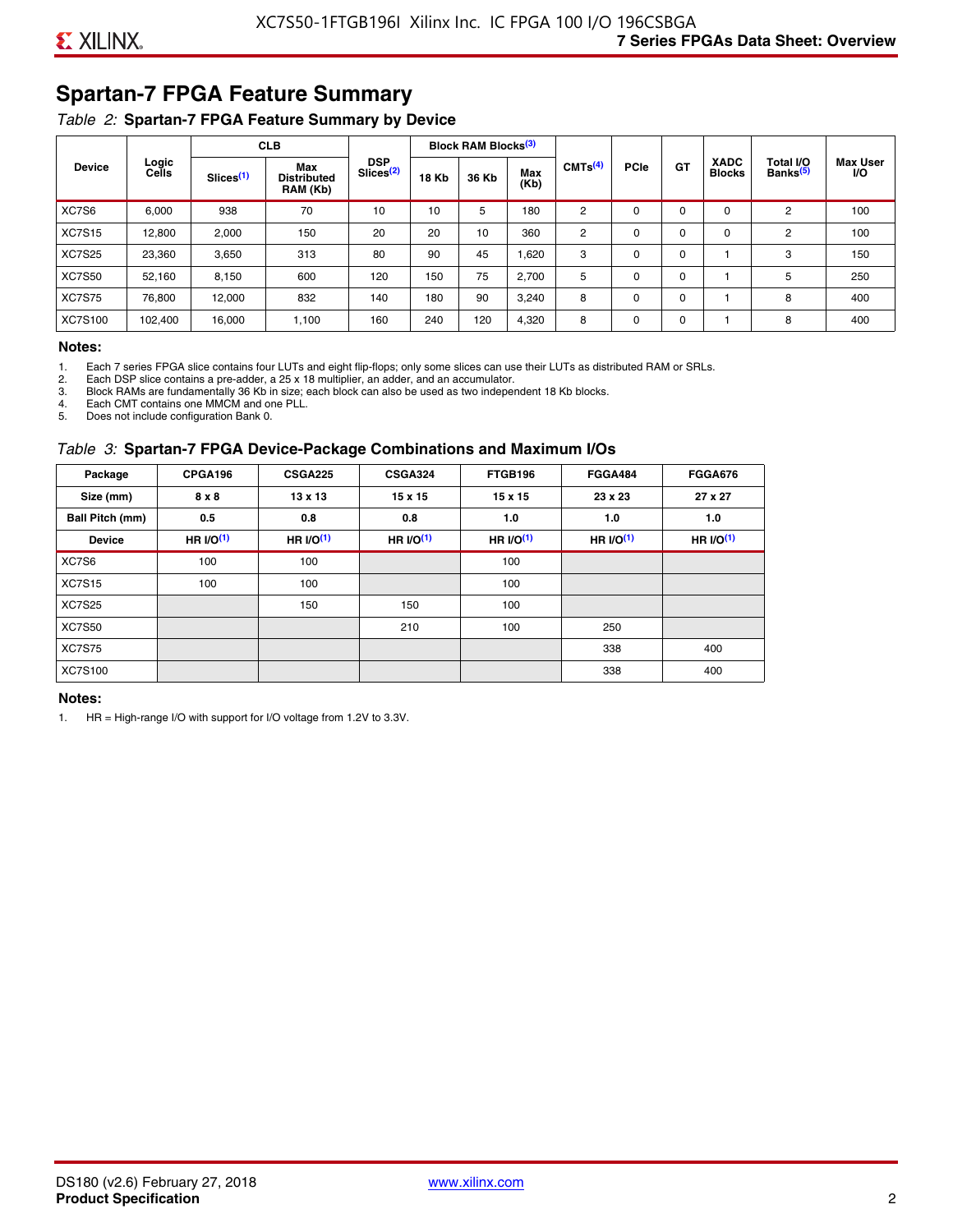# **Artix-7 FPGA Feature Summary**

#### *Table 4:* **Artix-7 FPGA Feature Summary by Device**

|                 |                |                       | <b>Configurable Logic Blocks</b><br>(CLBs) | <b>DSP48E1</b>        |              | Block RAM Blocks <sup>(3)</sup> |             |                     |                     |             | <b>XADC</b>   | Total I/O            | <b>Max User</b>    |
|-----------------|----------------|-----------------------|--------------------------------------------|-----------------------|--------------|---------------------------------|-------------|---------------------|---------------------|-------------|---------------|----------------------|--------------------|
| <b>Device</b>   | Logic<br>Cells | Slices <sup>(1)</sup> | Max<br><b>Distributed</b><br>RAM (Kb)      | Slices <sup>(2)</sup> | <b>18 Kb</b> | 36 Kb                           | Max<br>(Kb) | CMTS <sup>(4)</sup> | PCle <sup>(5)</sup> | <b>GTPs</b> | <b>Blocks</b> | Banks <sup>(6)</sup> | I/O <sub>(7)</sub> |
| XC7A12T         | 12,800         | 2,000                 | 171                                        | 40                    | 40           | 20                              | 720         | 3                   |                     | 2           |               | 3                    | 150                |
| XC7A15T         | 16,640         | 2,600                 | 200                                        | 45                    | 50           | 25                              | 900         | 5                   |                     | 4           |               | 5                    | 250                |
| XC7A25T         | 23,360         | 3,650                 | 313                                        | 80                    | 90           | 45                              | 1,620       | 3                   |                     | 4           |               | 3                    | 150                |
| XC7A35T         | 33,280         | 5,200                 | 400                                        | 90                    | 100          | 50                              | 1,800       | 5                   |                     | 4           |               | 5                    | 250                |
| XC7A50T         | 52,160         | 8,150                 | 600                                        | 120                   | 150          | 75                              | 2.700       | 5                   |                     | 4           |               | 5                    | 250                |
| XC7A75T         | 75,520         | 11,800                | 892                                        | 180                   | 210          | 105                             | 3,780       | 6                   |                     | 8           |               | 6                    | 300                |
| <b>XC7A100T</b> | 101.440        | 15,850                | 1.188                                      | 240                   | 270          | 135                             | 4,860       | 6                   |                     | 8           |               | 6                    | 300                |
| <b>XC7A200T</b> | 215,360        | 33,650                | 2,888                                      | 740                   | 730          | 365                             | 13,140      | 10                  |                     | 16          |               | 10                   | 500                |

**Notes:**  Each 7 series FPGA slice contains four LUTs and eight flip-flops; only some slices can use their LUTs as distributed RAM or SRLs.

2. Each DSP slice contains a pre-adder, a 25 x 18 multiplier, an adder, and an accumulator.

3. Block RAMs are fundamentally 36 Kb in size; each block can also be used as two independent 18 Kb blocks.

4. Each CMT contains one MMCM and one PLL.<br>5. Artix-7 FPGA Interface Blocks for PCI Express

5. Artix-7 FPGA Interface Blocks for PCI Express support up to x4 Gen 2.<br>6. Does not include configuration Bank 0.

6. Does not include configuration Bank 0.

This number does not include GTP transceivers.

#### *Table 5:* **Artix-7 FPGA Device-Package Combinations and Maximum I/Os**

| Package <sup>(1)</sup>    |            | <b>CPG236</b>     |                | <b>CPG238</b>  |            | <b>CSG324</b> |                | <b>CSG325</b>     |       | <b>FTG256</b>     |            | <b>SBG484</b>     |                | FGG484 <sup>(2)</sup> |                | FBG484 <sup>(2)</sup> |       | FGG676 <sup>(3)</sup> |            | FBG676 <sup>(3)</sup> |            | <b>FFG1156</b> |
|---------------------------|------------|-------------------|----------------|----------------|------------|---------------|----------------|-------------------|-------|-------------------|------------|-------------------|----------------|-----------------------|----------------|-----------------------|-------|-----------------------|------------|-----------------------|------------|----------------|
| Size (mm)                 |            | $10 \times 10$    |                | $10 \times 10$ |            | 15 x 15       |                | 15 x 15           |       | $17 \times 17$    |            | $19 \times 19$    |                | 23 x 23               |                | 23 x 23               |       | 27 x 27               |            | 27 x 27               |            | 35 x 35        |
| <b>Ball Pitch</b><br>(mm) |            | 0.5               |                | 0.5            |            | 0.8           | 0.8            |                   |       | 1.0               |            | 0.8               |                | 1.0                   |                | 1.0                   |       | 1.0                   |            | 1.0                   |            | 1.0            |
| <b>Device</b>             | <b>GTP</b> | <b>VO</b>         | <b>GTP</b>     | <b>VO</b>      | <b>GTP</b> | <b>VO</b>     | <b>GTP</b>     | <b>VO</b>         | G(TP) | VO.               | <b>GTP</b> | VO.               | G(TP)          | <b>VO</b>             | <b>GTP</b>     | <b>VO</b>             | G(TP) | <b>VO</b>             | <b>GTP</b> | <b>VO</b>             | <b>GTP</b> | <b>VO</b>      |
|                           | (4)        | HR <sup>(5)</sup> | (4)            | HR(5)          | (4)        | HP(5)         | (4)            | HR <sup>(5)</sup> |       | HR <sup>(5)</sup> |            | HR <sup>(5)</sup> |                | HR <sup>(5)</sup>     |                | HR <sup>(5)</sup>     |       | HR <sup>(5)</sup>     |            | HR <sup>(5)</sup>     |            | HR(5)          |
| XC7A12T                   |            |                   | $\overline{2}$ | 112            |            |               | $\overline{2}$ | 150               |       |                   |            |                   |                |                       |                |                       |       |                       |            |                       |            |                |
| XC7A15T                   | 2          | 106               |                |                | 0          | 210           | 4              | 150               | 0     | 170               |            |                   | $\overline{4}$ | 250                   |                |                       |       |                       |            |                       |            |                |
| XC7A25T                   |            |                   | 2              | 112            |            |               | 4              | 150               |       |                   |            |                   |                |                       |                |                       |       |                       |            |                       |            |                |
| XC7A35T                   | 2          | 106               |                |                | 0          | 210           | 4              | 150               | 0     | 170               |            |                   | 4              | 250                   |                |                       |       |                       |            |                       |            |                |
| XC7A50T                   | 2          | 106               |                |                | 0          | 210           | 4              | 150               | 0     | 170               |            |                   | 4              | 250                   |                |                       |       |                       |            |                       |            |                |
| XC7A75T                   |            |                   |                |                | 0          | 210           |                |                   | 0     | 170               |            |                   | 4              | 285                   |                |                       | 8     | 300                   |            |                       |            |                |
| <b>XC7A100T</b>           |            |                   |                |                | 0          | 210           |                |                   | 0     | 170               |            |                   | $\overline{4}$ | 285                   |                |                       | 8     | 300                   |            |                       |            |                |
| <b>XC7A200T</b>           |            |                   |                |                |            |               |                |                   |       |                   | 4          | 285               |                |                       | $\overline{4}$ | 285                   |       |                       | 8          | 400                   | 16         | 500            |

#### **Notes:**

1. All packages listed are Pb-free (SBG, FBG, FFG with exemption 15). Some packages are available in Pb option.

2. Devices in FGG484 and FBG484 are footprint compatible.

3. Devices in FGG676 and FBG676 are footprint compatible.

4. GTP transceivers in CP, CS, FT, and FG packages support data rates up to 6.25 Gb/s.<br>5. HR = High-range I/O with support for I/O voltage from 1.2V to 3.3V.

HR = High-range I/O with support for I/O voltage from 1.2V to 3.3V.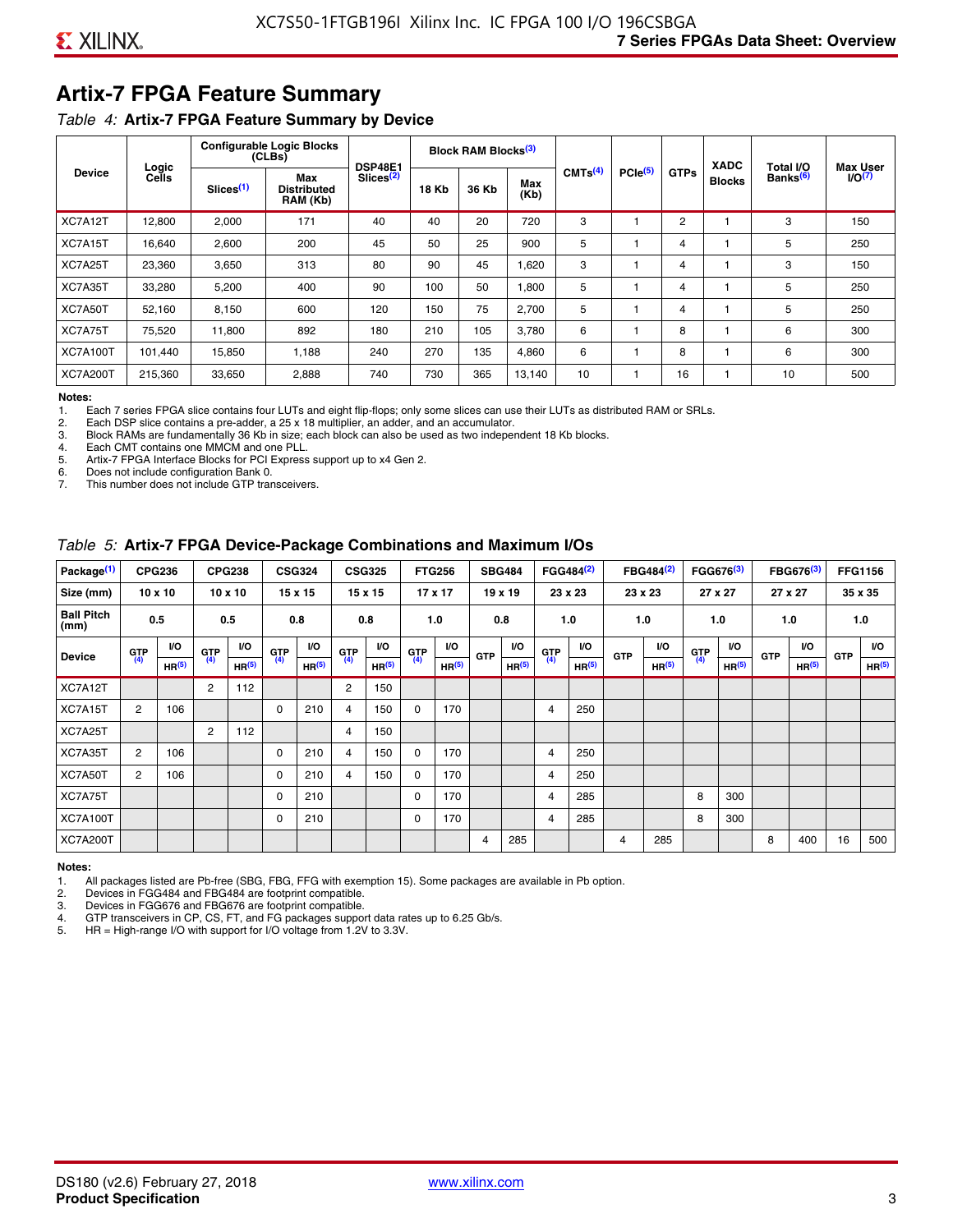# **Kintex-7 FPGA Feature Summary**

#### *Table 6:* **Kintex-7 FPGA Feature Summary by Device**

|                 |                |                       | <b>Configurable Logic</b><br><b>Blocks (CLBs)</b> | <b>DSP</b>            |              | <b>Block RAM Blocks</b> <sup>(3)</sup> |          |                     |              |             | <b>XADC</b>   | Total I/O            | Max                        |
|-----------------|----------------|-----------------------|---------------------------------------------------|-----------------------|--------------|----------------------------------------|----------|---------------------|--------------|-------------|---------------|----------------------|----------------------------|
| <b>Device</b>   | Logic<br>Cells | Slices <sup>(1)</sup> | Max<br>Distributed<br>RAM (Kb)                    | Slices <sup>(2)</sup> | <b>18 Kb</b> | 36 Kb                                  | Max (Kb) | CMTS <sup>(4)</sup> | $PCle^{(5)}$ | <b>GTXs</b> | <b>Blocks</b> | Banks <sup>(6)</sup> | User<br>1/0 <sup>(7)</sup> |
| XC7K70T         | 65.600         | 10.250                | 838                                               | 240                   | 270          | 135                                    | 4,860    | 6                   |              | 8           |               | 6                    | 300                        |
| <b>XC7K160T</b> | 162,240        | 25,350                | 2,188                                             | 600                   | 650          | 325                                    | 11.700   | 8                   |              | 8           |               | 8                    | 400                        |
| <b>XC7K325T</b> | 326.080        | 50,950                | 4.000                                             | 840                   | 890          | 445                                    | 16,020   | 10                  |              | 16          |               | 10                   | 500                        |
| <b>XC7K355T</b> | 356.160        | 55,650                | 5,088                                             | 1.440                 | 1.430        | 715                                    | 25,740   | 6                   |              | 24          |               | 6                    | 300                        |
| <b>XC7K410T</b> | 406.720        | 63,550                | 5,663                                             | .540                  | 1.590        | 795                                    | 28,620   | 10                  |              | 16          |               | 10                   | 500                        |
| <b>XC7K420T</b> | 416.960        | 65.150                | 5,938                                             | 1,680                 | 1.670        | 835                                    | 30,060   | 8                   |              | 32          |               | 8                    | 400                        |
| <b>XC7K480T</b> | 477,760        | 74,650                | 6,788                                             | 1,920                 | 1,910        | 955                                    | 34,380   | 8                   |              | 32          |               | 8                    | 400                        |

#### **Notes:**

1. Each 7 series FPGA slice contains four LUTs and eight flip-flops; only some slices can use their LUTs as distributed RAM or SRLs.<br>2. Each DSP slice contains a pre-adder, a 25 x 18 multiplier, an adder, and an accumulato

Each DSP slice contains a pre-adder, a 25 x 18 multiplier, an adder, and an accumulator.

3. Block RAMs are fundamentally 36 Kb in size; each block can also be used as two independent 18 Kb blocks.

4. Each CMT contains one MMCM and one PLL.

5. Kintex-7 FPGA Interface Blocks for PCI Express support up to x8 Gen 2.

6. Does not include configuration Bank 0.

7. This number does not include GTX transceivers.

#### *Table 7:* **Kintex-7 FPGA Device-Package Combinations and Maximum I/Os**

| Package <sup>(1)</sup>    |            | <b>FBG484</b>     |                   |            | FBG676 <sup>(2)</sup> |                   |            | FFG676 <sup>(2)</sup> |                   |            | FBG900 <sup>(3)</sup> |           |            | FFG900 <sup>(3)</sup> |                   |            | <b>FFG901</b>     |                   |            | <b>FFG1156</b>    |                   |
|---------------------------|------------|-------------------|-------------------|------------|-----------------------|-------------------|------------|-----------------------|-------------------|------------|-----------------------|-----------|------------|-----------------------|-------------------|------------|-------------------|-------------------|------------|-------------------|-------------------|
| Size (mm)                 |            | 23 x 23           |                   |            | 27 x 27               |                   |            | 27 x 27               |                   |            | 31 x 31               |           |            | 31 x 31               |                   |            | 31 x 31           |                   |            | 35 x 35           |                   |
| <b>Ball Pitch</b><br>(mm) |            | 1.0               |                   |            | 1.0                   |                   |            | 1.0                   |                   |            | 1.0                   |           |            | 1.0                   |                   |            | 1.0               |                   |            | 1.0               |                   |
| <b>Device</b>             | <b>GTX</b> |                   | VO.               | <b>GTX</b> | <b>VO</b>             |                   | <b>GTX</b> |                       | <b>VO</b>         | <b>GTX</b> |                       | <b>VO</b> | <b>GTX</b> | <b>VO</b>             |                   | <b>GTX</b> |                   | VO                | <b>GTX</b> | <b>VO</b>         |                   |
|                           | (4)        | HR <sup>(5)</sup> | HP <sup>(6)</sup> | (4)        | HR <sup>(5)</sup>     | HP <sup>(6)</sup> |            | HR <sup>(5)</sup>     | HP <sup>(6)</sup> | (4)        | HR <sup>(5)</sup>     | HP(6)     |            | HR <sup>(5)</sup>     | HP <sup>(6)</sup> |            | HR <sup>(5)</sup> | HP <sup>(6)</sup> |            | HR <sup>(5)</sup> | HP <sup>(6)</sup> |
| XC7K70T                   | 4          | 185               | 100               | 8          | 200                   | 100               |            |                       |                   |            |                       |           |            |                       |                   |            |                   |                   |            |                   |                   |
| <b>XC7K160T</b>           | 4          | 185               | 100               | 8          | 250                   | 150               | 8          | 250                   | 150               |            |                       |           |            |                       |                   |            |                   |                   |            |                   |                   |
| <b>XC7K325T</b>           |            |                   |                   | 8          | 250                   | 150               | 8          | 250                   | 150               | 16         | 350                   | 150       | 16         | 350                   | 150               |            |                   |                   |            |                   |                   |
| <b>XC7K355T</b>           |            |                   |                   |            |                       |                   |            |                       |                   |            |                       |           |            |                       |                   | 24         | 300               | 0                 |            |                   |                   |
| <b>XC7K410T</b>           |            |                   |                   | 8          | 250                   | 150               | 8          | 250                   | 150               | 16         | 350                   | 150       | 16         | 350                   | 150               |            |                   |                   |            |                   |                   |
| <b>XC7K420T</b>           |            |                   |                   |            |                       |                   |            |                       |                   |            |                       |           |            |                       |                   | 28         | 380               | $\Omega$          | 32         | 400               | $\Omega$          |
| <b>XC7K480T</b>           |            |                   |                   |            |                       |                   |            |                       |                   |            |                       |           |            |                       |                   | 28         | 380               | 0                 | 32         | 400               | $\Omega$          |

#### **Notes:**

1. All packages listed are Pb-free (FBG, FFG with exemption 15). Some packages are available in Pb option.

2. Devices in FBG676 and FFG676 are footprint compatible.

3. Devices in FBG900 and FFG900 are footprint compatible. 4. GTX transceivers in FB packages support the following maximum data rates: 10.3Gb/s in FBG484; 6.6Gb/s in FBG676 and FBG900. Refer to *Kintex-7 FPGAs Data Sheet: DC and AC Switching Characteristics* [\(DS182](https://www.xilinx.com/support/documentation/data_sheets/ds182_Kintex_7_Data_Sheet.pdf)) for details.

5. HR = High-range I/O with support for I/O voltage from 1.2V to 3.3V.

6. HP = High-performance I/O with support for I/O voltage from 1.2V to 1.8V.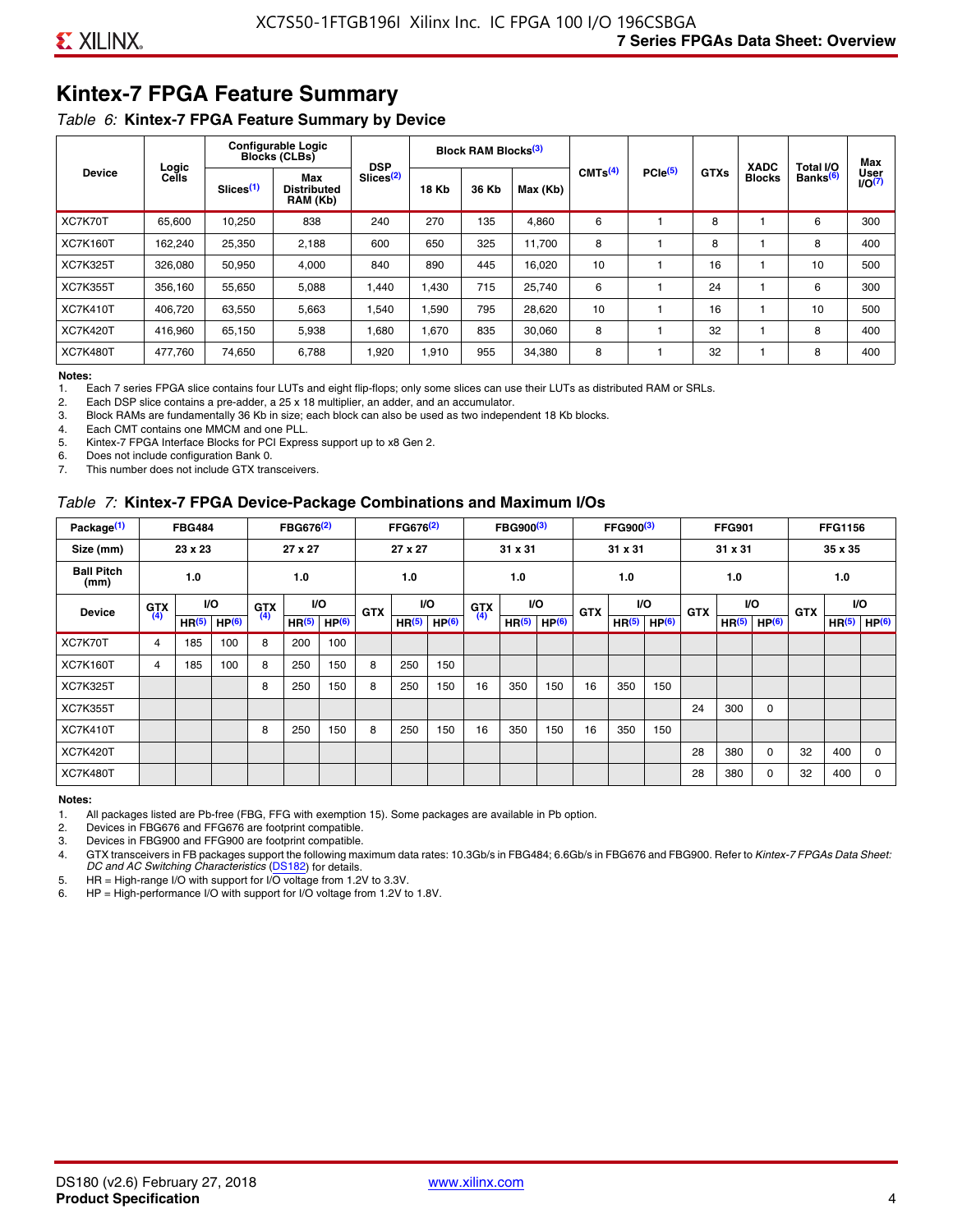# **Virtex-7 FPGA Feature Summary**

#### *Table 8:* **Virtex-7 FPGA Feature Summary**

|                       |                       |                       | <b>Configurable Logic</b><br><b>Blocks (CLBs)</b> | <b>DSP</b>            |       | <b>Block RAM Blocks<sup>(4)</sup></b> |             | <b>CMTs</b> | <b>PCIe</b>    |            |            |            | <b>XADC</b>   | Total I/O            | Max                        |                     |
|-----------------------|-----------------------|-----------------------|---------------------------------------------------|-----------------------|-------|---------------------------------------|-------------|-------------|----------------|------------|------------|------------|---------------|----------------------|----------------------------|---------------------|
| Device <sup>(1)</sup> | Logic<br><b>Cells</b> | Slices <sup>(2)</sup> | Max<br><b>Distributed</b><br>RAM (Kb)             | Slices <sup>(3)</sup> | 18 Kb | 36 Kb                                 | Max<br>(Kb) | (5)         | (6)            | <b>GTX</b> | <b>GTH</b> | <b>GTZ</b> | <b>Blocks</b> | Banks <sup>(7)</sup> | <b>User</b><br>$1/O^{(8)}$ | SLRs <sup>(9)</sup> |
| <b>XC7V585T</b>       | 582.720               | 91,050                | 6,938                                             | .260                  | .590  | 795                                   | 28,620      | 18          | 3              | 36         | 0          | $\Omega$   |               | 17                   | 850                        | N/A                 |
| <b>XC7V2000T</b>      | 1,954,560             | 305,400               | 21,550                                            | 2,160                 | 2,584 | ,292                                  | 46,512      | 24          | 4              | 36         | 0          | 0          |               | 24                   | .200                       | 4                   |
| XC7VX330T             | 326,400               | 51,000                | 4,388                                             | 1,120                 | .500  | 750                                   | 27,000      | 14          | $\overline{2}$ | 0          | 28         | 0          |               | 14                   | 700                        | N/A                 |
| XC7VX415T             | 412,160               | 64,400                | 6,525                                             | 2,160                 | 1,760 | 880                                   | 31,680      | 12          | $\overline{2}$ | $\Omega$   | 48         | $\Omega$   |               | 12                   | 600                        | N/A                 |
| XC7VX485T             | 485,760               | 75,900                | 8,175                                             | 2,800                 | 2,060 | 1,030                                 | 37,080      | 14          | 4              | 56         | $\Omega$   | 0          |               | 14                   | 700                        | N/A                 |
| XC7VX550T             | 554,240               | 86,600                | 8,725                                             | 2,880                 | 2,360 | 1,180                                 | 42,480      | 20          | 2              | 0          | 80         | 0          |               | 16                   | 600                        | N/A                 |
| XC7VX690T             | 693,120               | 108,300               | 10,888                                            | 3,600                 | 2,940 | 1,470                                 | 52,920      | 20          | 3              | $\Omega$   | 80         | 0          |               | 20                   | 1,000                      | N/A                 |
| XC7VX980T             | 979,200               | 153,000               | 13,838                                            | 3,600                 | 3,000 | 1,500                                 | 54,000      | 18          | 3              | $\Omega$   | 72         | 0          |               | 18                   | 900                        | N/A                 |
| <b>XC7VX1140T</b>     | 1,139,200             | 178,000               | 17.700                                            | 3,360                 | 3.760 | ,880                                  | 67,680      | 24          | 4              | $\Omega$   | 96         | 0          |               | 22                   | 1.100                      | 4                   |
| XC7VH580T             | 580,480               | 90,700                | 8,850                                             | <b>680</b>            | 1,880 | 940                                   | 33,840      | 12          | $\overline{c}$ | $\Omega$   | 48         | 8          |               | 12                   | 600                        | $\overline{2}$      |
| XC7VH870T             | 876,160               | 136,900               | 13,275                                            | 2,520                 | 2,820 | 1,410                                 | 50,760      | 18          | 3              | $\Omega$   | 72         | 16         |               | 6                    | 300                        | 3                   |

#### **Notes:**

1. EasyPath™-7 FPGAs are also available to provide a fast, simple, and risk-free solution for cost reducing Virtex-7 T and Virtex-7 XT FPGA designs

2. Each 7 series FPGA slice contains four LUTs and eight flip-flops; only some slices can use their LUTs as distributed RAM or SRLs.

Each DSP slice contains a pre-adder, a 25 x 18 multiplier, an adder, and an accumulator.

4. Block RAMs are fundamentally 36 Kb in size; each block can also be used as two independent 18 Kb blocks.

5. Each CMT contains one MMCM and one PLL.

6. Virtex-7 T FPGA Interface Blocks for PCI Express support up to x8 Gen 2. Virtex-7 XT and Virtex-7 HT Interface Blocks for PCI Express support up to x8 Gen 3, with the exception of the XC7VX485T device, which supports x8 Gen 2.

7. Does not include configuration Bank 0.

8. This number does not include GTX, GTH, or GTZ transceivers.

9. Super logic regions (SLRs) are the constituent parts of FPGAs that use SSI technology. Virtex-7 HT devices use SSI technology to connect SLRs with 28.05 Gb/s transceivers.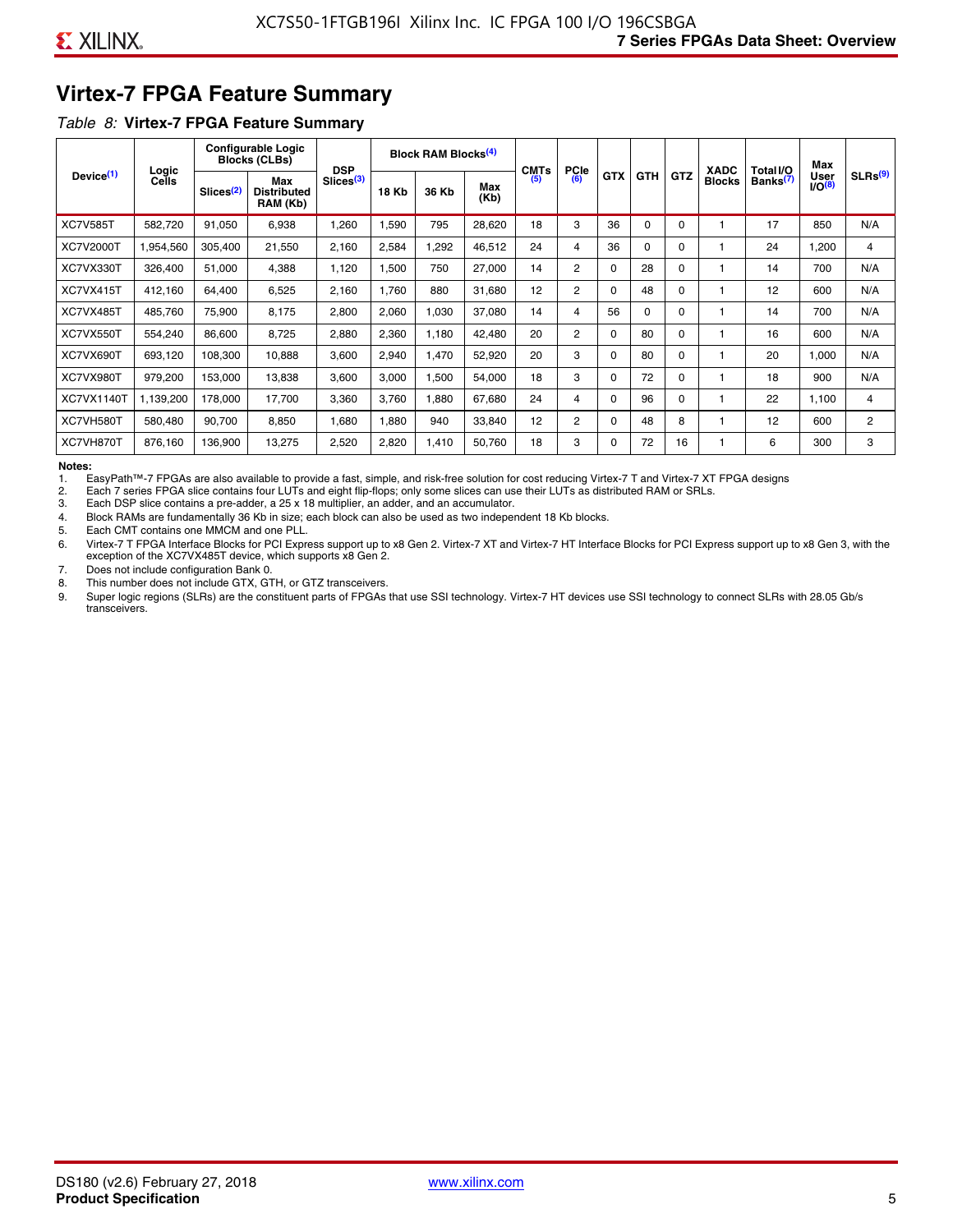#### *Table 9:* **Virtex-7 FPGA Device-Package Combinations and Maximum I/Os**

| Package <sup>(1)</sup> |            |             | <b>FFG1157</b>    |                   |            |            | FFG1761 <sup>(2)</sup> |                   |            |             | FHG1761 <sup>(2)</sup> |                   |            | <b>FLG1925</b>    |                   |
|------------------------|------------|-------------|-------------------|-------------------|------------|------------|------------------------|-------------------|------------|-------------|------------------------|-------------------|------------|-------------------|-------------------|
| Size (mm)              |            |             | 35 x 35           |                   |            |            | 42.5 x 42.5            |                   |            |             | 45 x 45                |                   |            | 45 x 45           |                   |
| <b>Ball Pitch</b>      |            |             | 1.0               |                   |            |            | 1.0                    |                   |            |             | 1.0                    |                   |            | 1.0               |                   |
| <b>Device</b>          | <b>GTX</b> | <b>GTH</b>  |                   | I/O               | <b>GTX</b> | <b>GTH</b> |                        | I/O               | <b>GTX</b> | <b>GTH</b>  | VO.                    |                   | <b>GTX</b> |                   | VO.               |
|                        |            |             | HR <sup>(3)</sup> | HP <sup>(4)</sup> |            |            | HR <sup>(3)</sup>      | HP <sup>(4)</sup> |            |             | HR <sup>(3)</sup>      | HP <sup>(4)</sup> |            | HR <sup>(3)</sup> | HP <sup>(4)</sup> |
| <b>XC7V585T</b>        | 20         | $\mathbf 0$ | 0                 | 600               | 36         | 0          | 100                    | 750               |            |             |                        |                   |            |                   |                   |
| XC7V2000T              |            |             |                   |                   |            |            |                        |                   | 36         | $\mathbf 0$ | 0                      | 850               | 16         | 0                 | 1,200             |
| XC7VX330T              | $\Omega$   | 20          | $\Omega$          | 600               | 0          | 28         | 50                     | 650               |            |             |                        |                   |            |                   |                   |
| XC7VX415T              | 0          | 20          | $\Omega$          | 600               |            |            |                        |                   |            |             |                        |                   |            |                   |                   |
| XC7VX485T              | 20         | 0           | 0                 | 600               | 28         | 0          | 0                      | 700               |            |             |                        |                   |            |                   |                   |
| XC7VX550T              |            |             |                   |                   |            |            |                        |                   |            |             |                        |                   |            |                   |                   |
| XC7VX690T              | $\Omega$   | 20          | $\Omega$          | 600               | $\Omega$   | 36         | 0                      | 850               |            |             |                        |                   |            |                   |                   |
| XC7VX980T              |            |             |                   |                   |            |            |                        |                   |            |             |                        |                   |            |                   |                   |
| XC7VX1140T             |            |             |                   |                   |            |            |                        |                   |            |             |                        |                   |            |                   |                   |

#### **Notes:**

1. All packages listed are Pb-free (FFG, FHG, FLG with exemption 15). Some packages are available in Pb option.

2. Devices in FFG1761 and FHG1761 are footprint compatible.<br>3. HR = High-range I/O with support for I/O voltage from 1.2V to

HR = High-range I/O with support for I/O voltage from 1.2V to 3.3V.

4. HP = High-performance I/O with support for I/O voltage from 1.2V to 1.8V.

#### *Table 10:* **Virtex-7 FPGA Device-Package Combinations and Maximum I/Os - Continued**

| Package <sup>(1)</sup> |          | <b>FFG1158</b> |                  |            | FFG1926 <sup>(2)</sup> |                  |            | FLG1926 <sup>(2)</sup> |                  |    | <b>FFG1927</b> |                  |            | FFG1928 <sup>(3)</sup> |                  |            | FLG1928 <sup>(3)</sup> |                  |            | FFG1930 <sup>(4)</sup> |           |            | $FLG1930^{(4)}$ |                  |
|------------------------|----------|----------------|------------------|------------|------------------------|------------------|------------|------------------------|------------------|----|----------------|------------------|------------|------------------------|------------------|------------|------------------------|------------------|------------|------------------------|-----------|------------|-----------------|------------------|
| Size (mm)              |          | 35 x 35        |                  |            | 45 x 45                |                  |            | 45 x 45                |                  |    | 45 x 45        |                  |            | 45 x 45                |                  |            | 45 x 45                |                  |            | 45 x 45                |           |            | 45 x 45         |                  |
| <b>Ball Pitch</b>      |          | 1.0            |                  |            | 1.0                    |                  |            | 1.0                    |                  |    | 1.0            |                  |            | 1.0                    |                  |            | 1.0                    |                  |            | 1.0                    |           |            | 1.0             |                  |
|                        |          |                | <b>VO</b>        |            |                        | <b>VO</b>        |            |                        | VO.              |    |                | <b>VO</b>        |            |                        | <b>VO</b>        |            |                        | <b>VO</b>        |            |                        | <b>VO</b> |            |                 | VO.              |
| <b>Device</b>          |          | <b>GTX GTH</b> | <b>HP</b><br>(5) | <b>GTX</b> | <b>GTH</b>             | <b>HP</b><br>(5) | <b>GTX</b> | <b>GTH</b>             | <b>HP</b><br>(5) |    | <b>GTX GTH</b> | <b>HP</b><br>(5) | <b>GTX</b> | <b>GTH</b>             | <b>HP</b><br>(5) | <b>GTX</b> | <b>GTH</b>             | <b>HP</b><br>(5) | <b>GTX</b> | GTH                    | HP<br>(5) | <b>GTX</b> | GTH             | <b>HP</b><br>(5) |
| <b>XC7V585T</b>        |          |                |                  |            |                        |                  |            |                        |                  |    |                |                  |            |                        |                  |            |                        |                  |            |                        |           |            |                 |                  |
| XC7V2000T              |          |                |                  |            |                        |                  |            |                        |                  |    |                |                  |            |                        |                  |            |                        |                  |            |                        |           |            |                 |                  |
| XC7VX330T              |          |                |                  |            |                        |                  |            |                        |                  |    |                |                  |            |                        |                  |            |                        |                  |            |                        |           |            |                 |                  |
| XC7VX415T              | $\Omega$ | 48             | 350              |            |                        |                  |            |                        |                  | 0  | 48             | 600              |            |                        |                  |            |                        |                  |            |                        |           |            |                 |                  |
| XC7VX485T              | 48       | 0              | 350              |            |                        |                  |            |                        |                  | 56 | 0              | 600              |            |                        |                  |            |                        |                  | 24         | 0                      | 700       |            |                 |                  |
| XC7VX550T              | 0        | 48             | 350              |            |                        |                  |            |                        |                  | 0  | 80             | 600              |            |                        |                  |            |                        |                  |            |                        |           |            |                 |                  |
| XC7VX690T              | $\Omega$ | 48             | 350              | $\Omega$   | 64                     | 720              |            |                        |                  | 0  | 80             | 600              |            |                        |                  |            |                        |                  | 0          | 24                     | 1,000     |            |                 |                  |
| XC7VX980T              |          |                |                  | $\Omega$   | 64                     | 720              |            |                        |                  |    |                |                  | $\Omega$   | 72                     | 480              |            |                        |                  | 0          | 24                     | 900       |            |                 |                  |
| XC7VX1140T             |          |                |                  |            |                        |                  | $\Omega$   | 64                     | 720              |    |                |                  |            |                        |                  | $\Omega$   | 96                     | 480              |            |                        |           | 0          | 24              | 1,100            |

**Notes:** 

1. All packages listed are Pb-free (FFG, FLG with exemption 15). Some packages are available in Pb option.<br>2. Devices in FFG1926 and FLG1926 are footprint compatible.

2. Devices in FFG1926 and FLG1926 are footprint compatible.

3. Devices in FFG1928 and FLG1928 are footprint compatible.

4. Devices in FFG1930 and FLG1930 are footprint compatible.<br>5. HP = High-performance I/O with support for I/O voltage from HP = High-performance I/O with support for I/O voltage from 1.2V to 1.8V.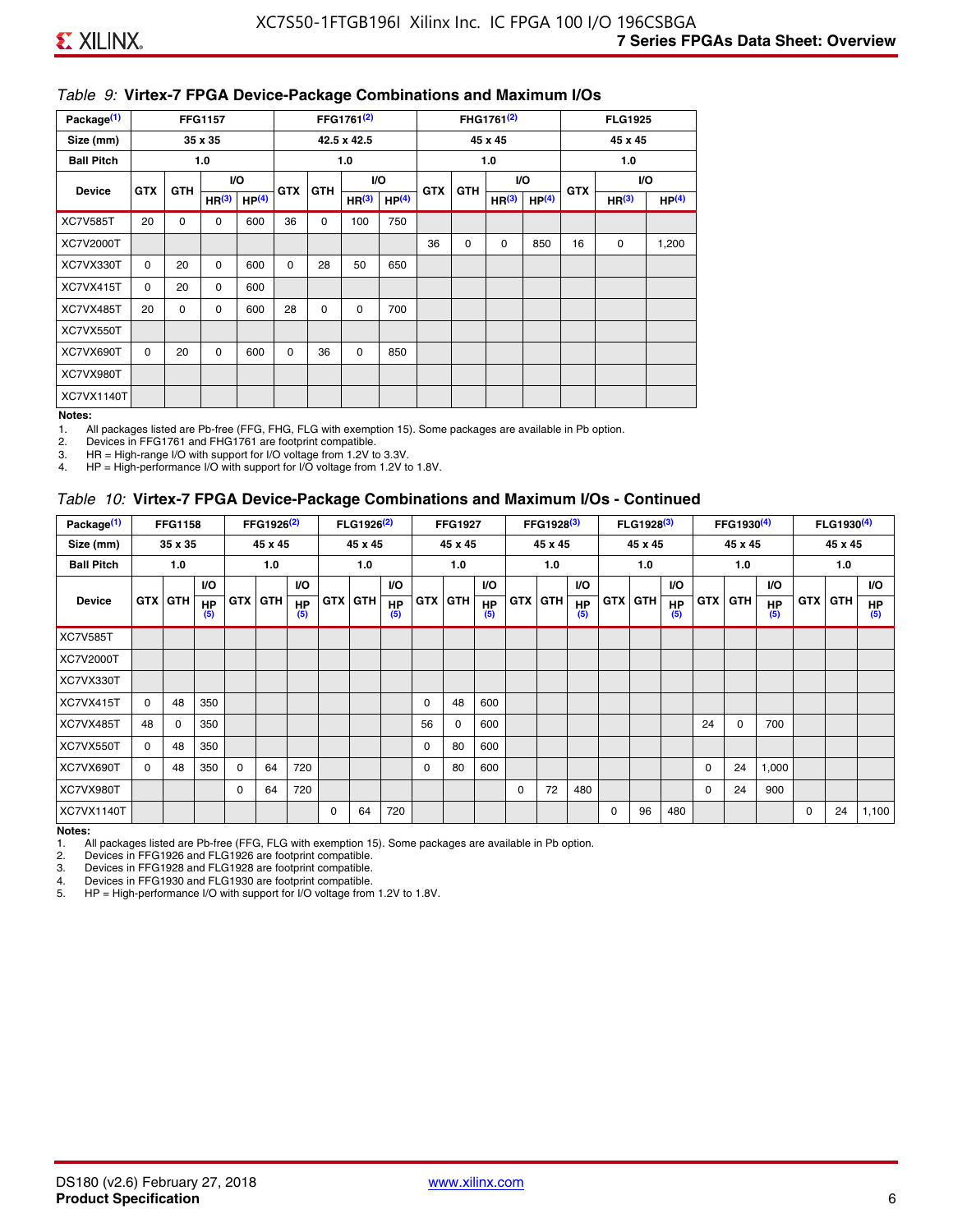#### *Table 11:* **Virtex-7 HT FPGA Device-Package Combinations and Maximum I/Os**

| Package <sup>(1)</sup> |            | <b>FLG1155</b> |       |            | <b>FLG1931</b> |           |            | <b>FLG1932</b> |                   |
|------------------------|------------|----------------|-------|------------|----------------|-----------|------------|----------------|-------------------|
| Size (mm)              |            | 35 x 35        |       |            | 45 x 45        |           |            | 45 x 45        |                   |
| <b>Ball Pitch</b>      |            | 1.0            |       |            | 1.0            |           |            | 1.0            |                   |
|                        |            |                | VO.   |            |                | <b>VO</b> |            |                | VO.               |
| <b>Device</b>          | <b>GTH</b> | <b>GTZ</b>     | HP(2) | <b>GTH</b> | <b>GTZ</b>     | HP(2)     | <b>GTH</b> | <b>GTZ</b>     | HP <sup>(2)</sup> |
| XC7VH580T              | 24         | 8              | 400   | 48         | 8              | 600       |            |                |                   |
| XC7VH870T              |            |                |       |            |                |           | 72         | 16             | 300               |

#### **Notes:**

1. All packages listed are Pb-free with exemption 15. Some packages are available in Pb option.

2. HP = High-performance I/O with support for I/O voltage from 1.2V to 1.8V.

# **Stacked Silicon Interconnect (SSI) Technology**

There are many challenges associated with creating high capacity FPGAs that Xilinx addresses with the SSI technology. SSI technology enables multiple super logic regions (SLRs) to be combined on a passive interposer layer, using proven manufacturing and assembly techniques from industry leaders, to create a single FPGA with more than ten thousand inter-SLR connections, providing ultra-high bandwidth connectivity with low latency and low power consumption. There are two types of SLRs used in Virtex-7 FPGAs: a logic intensive SLR used in the Virtex-7 T devices and a DSP/block RAM/transceiver-rich SLR used in the Virtex-7 XT and HT devices. SSI technology enables the production of higher capability FPGAs than traditional manufacturing methods, enabling the highest capacity and highest performance FPGAs ever created to reach production more quickly and with less risk than would otherwise be possible. Thousands of super long line (SLL) routing resources and ultra-high performance clock lines that cross between the SLRs ensure that designs span seamlessly across these high-density programmable logic devices.

# **CLBs, Slices, and LUTs**

Some key features of the CLB architecture include:

- Real 6-input look-up tables (LUTs)
- Memory capability within the LUT
- Register and shift register functionality

The LUTs in 7 series FPGAs can be configured as either one 6-input LUT (64-bit ROMs) with one output, or as two 5-input LUTs (32-bit ROMs) with separate outputs but common addresses or logic inputs. Each LUT output can optionally be registered in a flip-flop. Four such LUTs and their eight flip-flops as well as multiplexers and arithmetic carry logic form a slice, and two slices form a configurable logic block (CLB). Four of the eight flip-flops per slice (one per LUT) can optionally be configured as latches.

Between 25–50% of all slices can also use their LUTs as distributed 64-bit RAM or as 32-bit shift registers (SRL32) or as two SRL16s. Modern synthesis tools take advantage of these highly efficient logic, arithmetic, and memory features.

# **Clock Management**

Some of the key highlights of the clock management architecture include:

- High-speed buffers and routing for low-skew clock distribution
- Frequency synthesis and phase shifting
- Low-jitter clock generation and jitter filtering

Each 7 series FPGA has up to 24 clock management tiles (CMTs), each consisting of one mixed-mode clock manager (MMCM) and one phase-locked loop (PLL).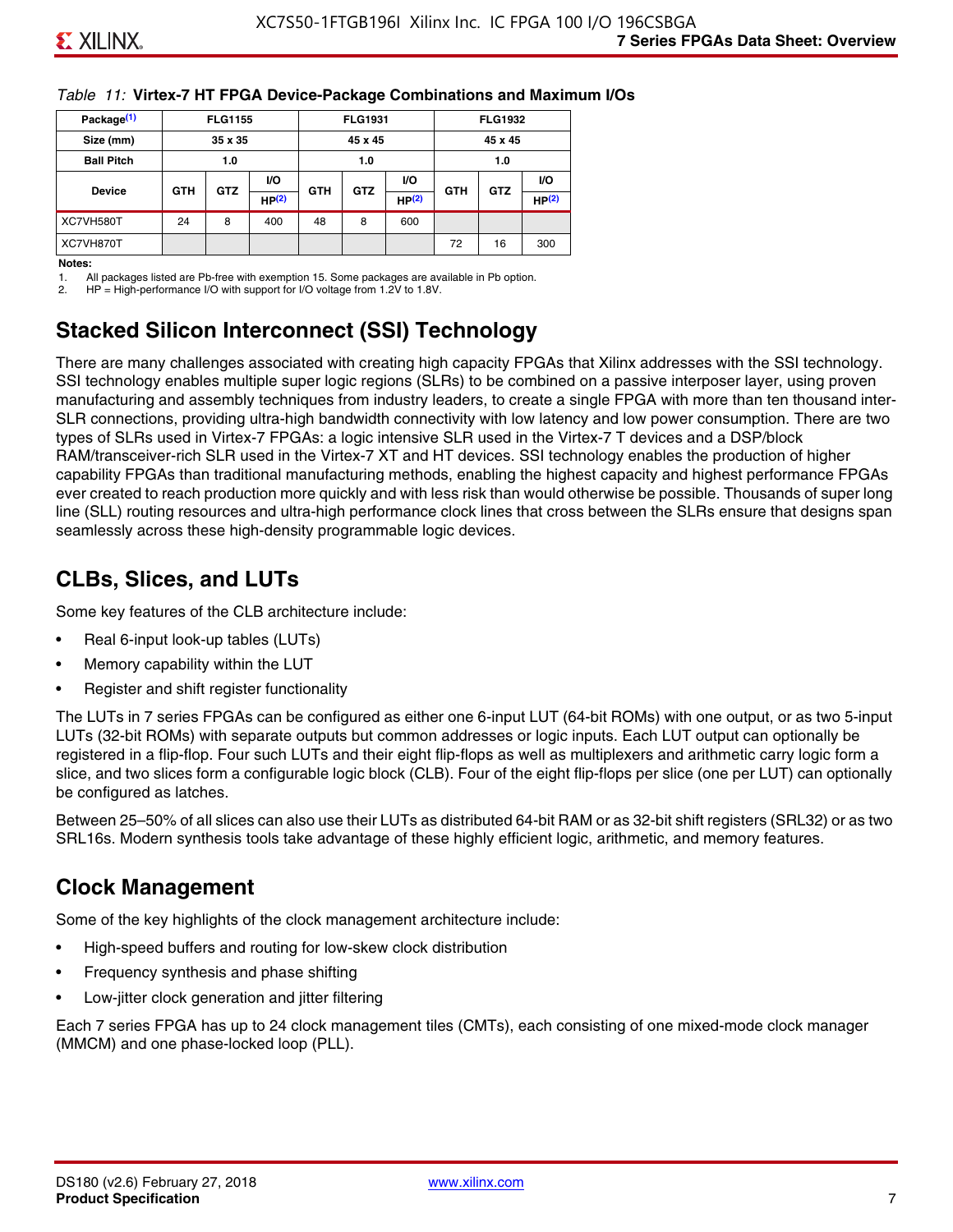#### **Mixed-Mode Clock Manager and Phase-Locked Loop**

The MMCM and PLL share many characteristics. Both can serve as a frequency synthesizer for a wide range of frequencies and as a jitter filter for incoming clocks. At the center of both components is a voltage-controlled oscillator (VCO), which speeds up and slows down depending on the input voltage it receives from the phase frequency detector (PFD).

There are three sets of programmable frequency dividers: D, M, and O. The pre-divider D (programmable by configuration and afterwards via DRP) reduces the input frequency and feeds one input of the traditional PLL phase/frequency comparator. The feedback divider M (programmable by configuration and afterwards via DRP) acts as a multiplier because it divides the VCO output frequency before feeding the other input of the phase comparator. D and M must be chosen appropriately to keep the VCO within its specified frequency range. The VCO has eight equally-spaced output phases  $(0^\circ, 45^\circ, 90^\circ, 135^\circ, 180^\circ, 225^\circ, 270^\circ,$  and  $315^\circ$ ). Each can be selected to drive one of the output dividers (six for the PLL, O0 to O5, and seven for the MMCM, O0 to O6), each programmable by configuration to divide by any integer from 1 to 128.

The MMCM and PLL have three input-jitter filter options: low bandwidth, high bandwidth, or optimized mode. Low-bandwidth mode has the best jitter attenuation but not the smallest phase offset. High-bandwidth mode has the best phase offset, but not the best jitter attenuation. Optimized mode allows the tools to find the best setting.

#### **MMCM Additional Programmable Features**

The MMCM can have a fractional counter in either the feedback path (acting as a multiplier) or in one output path. Fractional counters allow non-integer increments of  $1/8$  and can thus increase frequency synthesis capabilities by a factor of 8.

The MMCM can also provide fixed or dynamic phase shift in small increments that depend on the VCO frequency. At 1600 MHz, the phase-shift timing increment is 11.2 ps.

#### **Clock Distribution**

Each 7 series FPGA provides six different types of clock lines (BUFG, BUFR, BUFIO, BUFH, BUFMR, and the highperformance clock) to address the different clocking requirements of high fanout, short propagation delay, and extremely low skew.

#### **Global Clock Lines**

In each 7 series FPGA (except XC7S6 and XC7S15), 32 global clock lines have the highest fanout and can reach every flipflop clock, clock enable, and set/reset, as well as many logic inputs. There are 12 global clock lines within any clock region driven by the horizontal clock buffers (BUFH). Each BUFH can be independently enabled/disabled, allowing for clocks to be turned off within a region, thereby offering fine-grain control over which clock regions consume power. Global clock lines can be driven by global clock buffers, which can also perform glitchless clock multiplexing and clock enable functions. Global clocks are often driven from the CMT, which can completely eliminate the basic clock distribution delay.

#### **Regional Clocks**

Regional clocks can drive all clock destinations in their region. A region is defined as an area that is 50 I/O and 50 CLB high and half the chip wide. 7 series FPGAs have between two and twenty-four regions. There are four regional clock tracks in every region. Each regional clock buffer can be driven from any of four clock-capable input pins, and its frequency can optionally be divided by any integer from 1 to 8.

#### **I/O Clocks**

I/O clocks are especially fast and serve only I/O logic and serializer/deserializer (SerDes) circuits, as described in the I/O Logic section. The 7 series devices have a direct connection from the MMCM to the I/O for low-jitter, high-performance interfaces.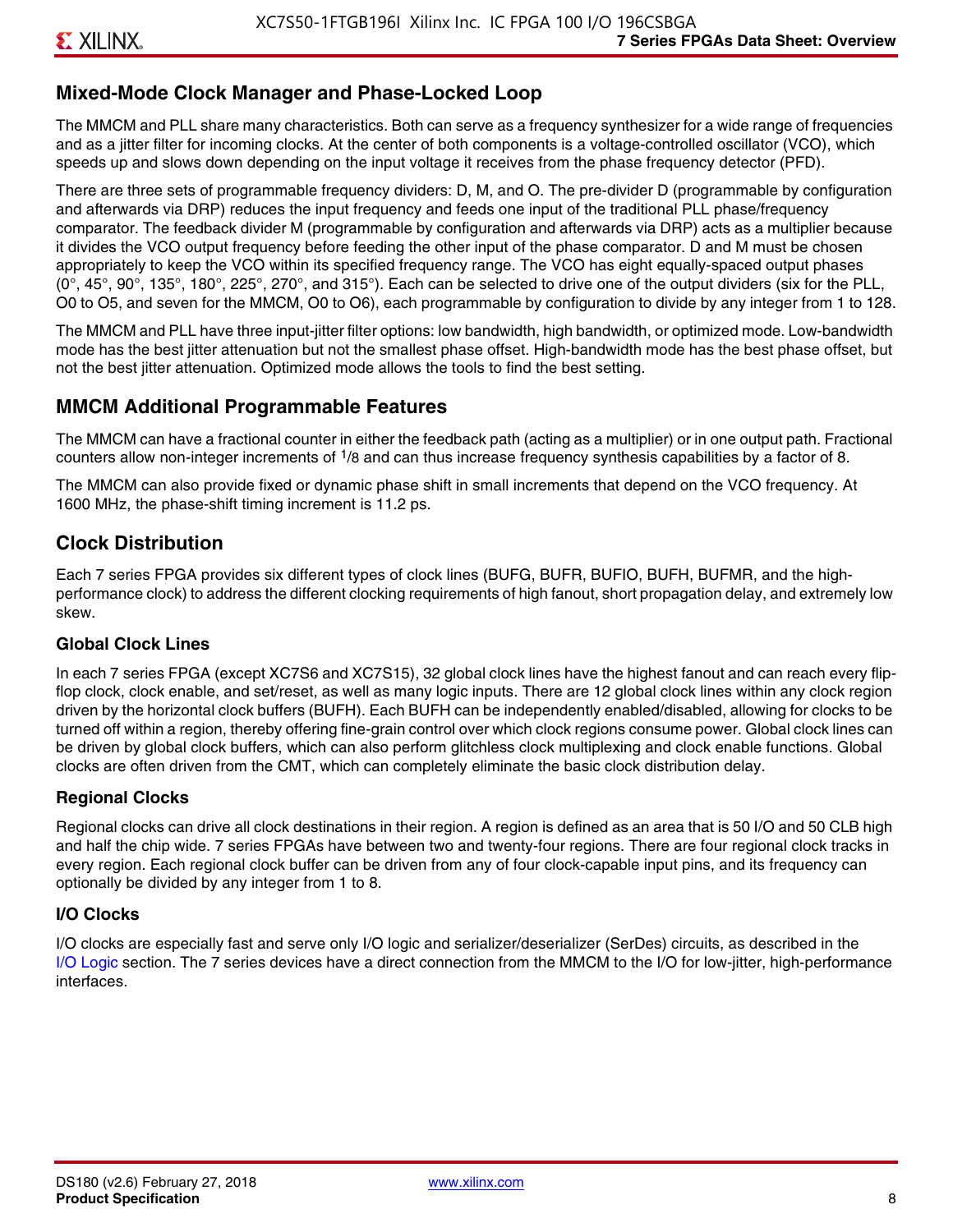# **Block RAM**

Some of the key features of the block RAM include:

- Dual-port 36 Kb block RAM with port widths of up to 72
- Programmable FIFO logic
- Built-in optional error correction circuitry

Every 7 series FPGA has between 5 and 1,880 dual-port block RAMs, each storing 36 Kb. Each block RAM has two completely independent ports that share nothing but the stored data.

### **Synchronous Operation**

Each memory access, read or write, is controlled by the clock. All inputs, data, address, clock enables, and write enables are registered. Nothing happens without a clock. The input address is always clocked, retaining data until the next operation. An optional output data pipeline register allows higher clock rates at the cost of an extra cycle of latency.

During a write operation, the data output can reflect either the previously stored data, the newly written data, or can remain unchanged.

#### **Programmable Data Width**

Each port can be configured as 32K  $\times$  1, 16K  $\times$  2, 8K  $\times$  4, 4K  $\times$  9 (or 8), 2K  $\times$  18 (or 16), 1K  $\times$  36 (or 32), or 512  $\times$  72 (or 64). The two ports can have different aspect ratios without any constraints.

Each block RAM can be divided into two completely independent 18 Kb block RAMs that can each be configured to any aspect ratio from 16K  $\times$  1 to 512  $\times$  36. Everything described previously for the full 36 Kb block RAM also applies to each of the smaller 18 Kb block RAMs.

Only in simple dual-port (SDP) mode can data widths of greater than 18 bits (18 Kb RAM) or 36 bits (36 Kb RAM) be accessed. In this mode, one port is dedicated to read operation, the other to write operation. In SDP mode, one side (read or write) can be variable, while the other is fixed to 32/36 or 64/72.

Both sides of the dual-port 36 Kb RAM can be of variable width.

Two adjacent 36 Kb block RAMs can be configured as one cascaded 64K × 1 dual-port RAM without any additional logic.

#### **Error Detection and Correction**

Each 64-bit-wide block RAM can generate, store, and utilize eight additional Hamming code bits and perform single-bit error correction and double-bit error detection (ECC) during the read process. The ECC logic can also be used when writing to or reading from external 64- to 72-bit-wide memories.

#### **FIFO Controller**

The built-in FIFO controller for single-clock (synchronous) or dual-clock (asynchronous or multirate) operation increments the internal addresses and provides four handshaking flags: full, empty, almost full, and almost empty. The almost full and almost empty flags are freely programmable. Similar to the block RAM, the FIFO width and depth are programmable, but the write and read ports always have identical width.

First word fall-through mode presents the first-written word on the data output even before the first read operation. After the first word has been read, there is no difference between this mode and the standard mode.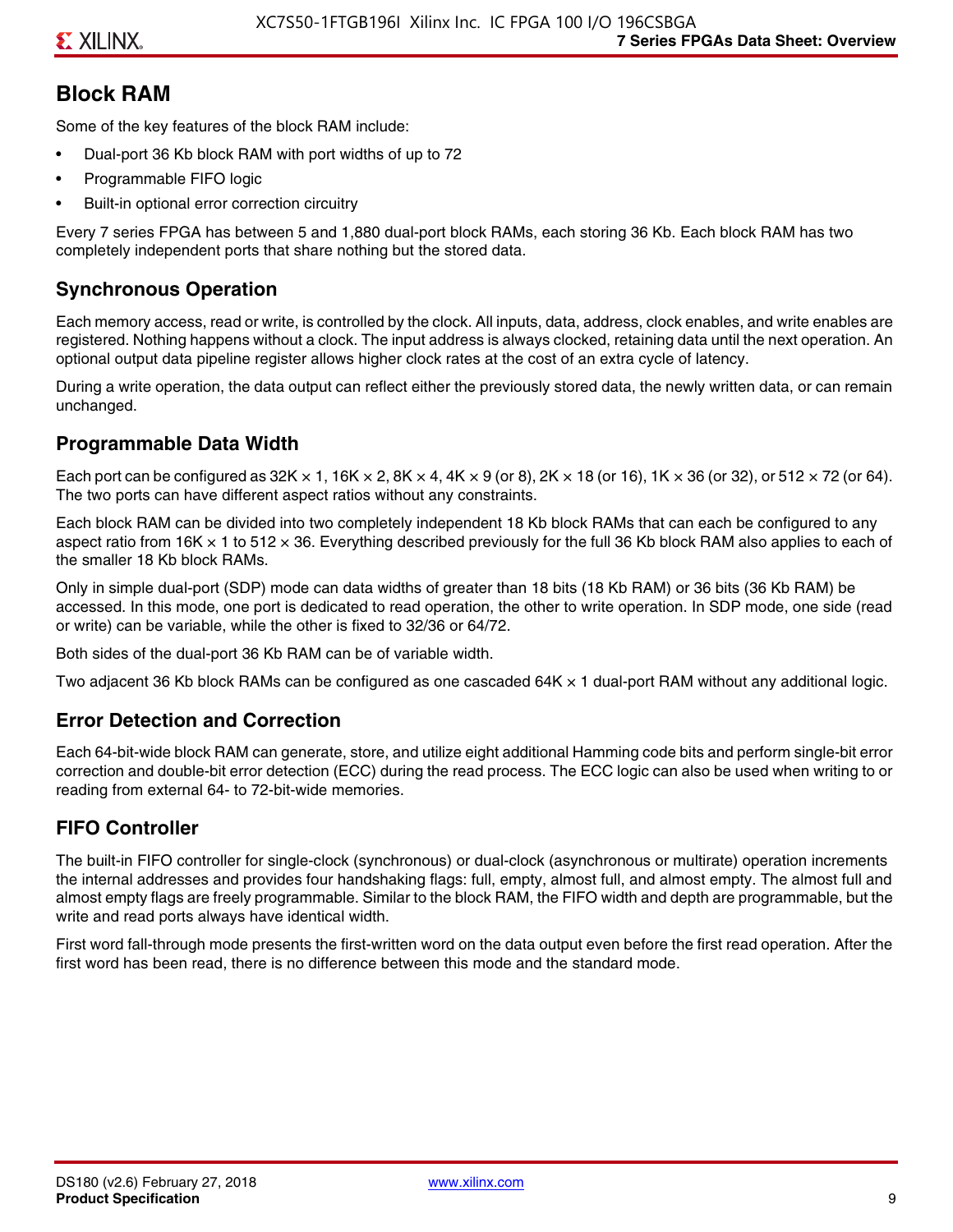# **Digital Signal Processing — DSP Slice**

Some highlights of the DSP functionality include:

- $25 \times 18$  two's complement multiplier/accumulator high-resolution (48 bit) signal processor
- Power saving pre-adder to optimize symmetrical filter applications
- Advanced features: optional pipelining, optional ALU, and dedicated buses for cascading

DSP applications use many binary multipliers and accumulators, best implemented in dedicated DSP slices. All 7 series FPGAs have many dedicated, full custom, low-power DSP slices, combining high speed with small size while retaining system design flexibility.

Each DSP slice fundamentally consists of a dedicated 25 × 18 bit two's complement multiplier and a 48-bit accumulator, both capable of operating up to 741 MHz. The multiplier can be dynamically bypassed, and two 48-bit inputs can feed a single-instruction-multiple-data (SIMD) arithmetic unit (dual 24-bit add/subtract/accumulate or quad 12-bit add/subtract/accumulate), or a logic unit that can generate any one of ten different logic functions of the two operands.

The DSP includes an additional pre-adder, typically used in symmetrical filters. This pre-adder improves performance in densely packed designs and reduces the DSP slice count by up to 50%. The DSP also includes a 48-bit-wide Pattern Detector that can be used for convergent or symmetric rounding. The pattern detector is also capable of implementing 96-bit-wide logic functions when used in conjunction with the logic unit.

The DSP slice provides extensive pipelining and extension capabilities that enhance the speed and efficiency of many applications beyond digital signal processing, such as wide dynamic bus shifters, memory address generators, wide bus multiplexers, and memory-mapped I/O register files. The accumulator can also be used as a synchronous up/down counter.

# **Input/Output**

Some highlights of the input/output functionality include:

- High-performance SelectIO technology with support for 1,866 Mb/s DDR3
- High-frequency decoupling capacitors within the package for enhanced signal integrity
- Digitally Controlled Impedance that can be 3-stated for lowest power, high-speed I/O operation

The number of I/O pins varies depending on device and package size. Each I/O is configurable and can comply with a large number of I/O standards. With the exception of the supply pins and a few dedicated configuration pins, all other package pins have the same I/O capabilities, constrained only by certain banking rules. The I/O in 7 series FPGAs are classed as high range (HR) or high performance (HP). The HR I/Os offer the widest range of voltage support, from 1.2V to 3.3V. The HP I/Os are optimized for highest performance operation, from 1.2V to 1.8V.

HR and HP I/O pins in 7 series FPGAs are organized in banks, with 50 pins per bank. Each bank has one common V<sub>CCO</sub> output supply, which also powers certain input buffers. Some single-ended input buffers require an internally generated or an externally applied reference voltage ( $V_{RFF}$ ). There are two  $V_{RFF}$  pins per bank (except configuration bank 0). A single bank can have only one  $V_{\text{RFF}}$  voltage value.

Xilinx 7 series FPGAs use a variety of package types to suit the needs of the user, including small form factor wire-bond packages for lowest cost; conventional, high performance flip-chip packages; and bare-die flip-chip packages that balance smaller form factor with high performance. In the flip-chip packages, the silicon device is attached to the package substrate using a high-performance flip-chip process. Controlled ESR discrete decoupling capacitors are mounted on the package substrate to optimize signal integrity under simultaneous switching of outputs (SSO) conditions.

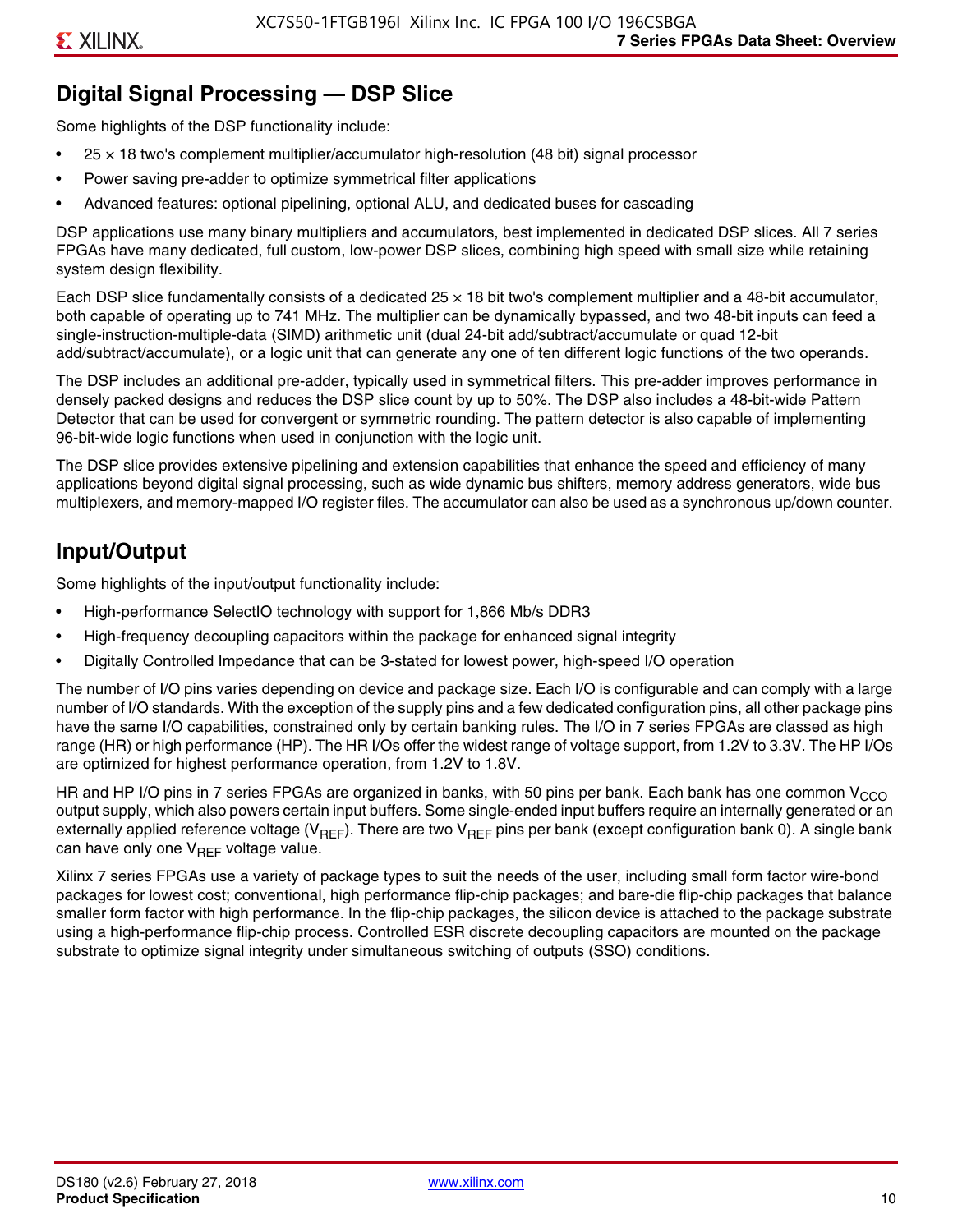# **I/O Electrical Characteristics**

Single-ended outputs use a conventional CMOS push/pull output structure driving High towards  $V_{CCO}$  or Low towards ground, and can be put into a high-Z state. The system designer can specify the slew rate and the output strength. The input is always active but is usually ignored while the output is active. Each pin can optionally have a weak pull-up or a weak pulldown resistor.

Most signal pin pairs can be configured as differential input pairs or output pairs. Differential input pin pairs can optionally be terminated with a 100Ω internal resistor. All 7 series devices support differential standards beyond LVDS: RSDS, BLVDS, differential SSTL, and differential HSTL.

Each of the I/Os supports memory I/O standards, such as single-ended and differential HSTL as well as single-ended SSTL and differential SSTL. The SSTL I/O standard can support data rates of up to 1,866 Mb/s for DDR3 interfacing applications.

#### **3-State Digitally Controlled Impedance and Low Power I/O Features**

The 3-state Digitally Controlled Impedance (T\_DCI) can control the output drive impedance (series termination) or can provide parallel termination of an input signal to V<sub>CCO</sub> or split (Thevenin) termination to V<sub>CCO</sub>/2. This allows users to eliminate off-chip termination for signals using T\_DCI. In addition to board space savings, the termination automatically turns off when in output mode or when 3-stated, saving considerable power compared to off-chip termination. The I/Os also have low power modes for IBUF and IDELAY to provide further power savings, especially when used to implement memory interfaces.

### **I/O Logic**

#### **Input and Output Delay**

All inputs and outputs can be configured as either combinatorial or registered. Double data rate (DDR) is supported by all inputs and outputs. Any input and some outputs can be individually delayed by up to 32 increments of 78 ps, 52 ps, or 39 ps each. Such delays are implemented as IDELAY and ODELAY. The number of delay steps can be set by configuration and can also be incremented or decremented while in use.

#### **ISERDES and OSERDES**

Many applications combine high-speed, bit-serial I/O with slower parallel operation inside the device. This requires a serializer and deserializer (SerDes) inside the I/O structure. Each I/O pin possesses an 8-bit IOSERDES (ISERDES and OSERDES) capable of performing serial-to-parallel or parallel-to-serial conversions with programmable widths of 2, 3, 4, 5, 6, 7, or 8 bits. By cascading two IOSERDES from two adjacent pins (default from differential I/O), wider width conversions of 10 and 14 bits can also be supported. The ISERDES has a special oversampling mode capable of asynchronous data recovery for applications like a 1.25 Gb/s LVDS I/O-based SGMII interface.

# **Low-Power Gigabit Transceivers**

Some highlights of the Low-Power Gigabit Transceivers include:

- High-performance transceivers capable of up to 6.6 Gb/s (GTP), 12.5 Gb/s (GTX), 13.1 Gb/s (GTH), or 28.05 Gb/s (GTZ) line rates depending on the family, enabling the first single device for 400G implementations.
- Low-power mode optimized for chip-to-chip interfaces.
- Advanced Transmit pre and post emphasis, receiver linear equalization (CTLE), and decision feedback equalization (DFE) for long reach or backplane applications. Auto-adaption at receiver equalization and on-chip Eye Scan for easy serial link tuning.

Ultra-fast serial data transmission to optical modules, between ICs on the same PCB, over the backplane, or over longer distances is becoming increasingly popular and important to enable customer line cards to scale to 100 Gb/s and onwards to 400 Gb/s. It requires specialized dedicated on-chip circuitry and differential I/O capable of coping with the signal integrity issues at these high data rates.

The transceiver count in the 7 series FPGAs ranges from up to 16 transceiver circuits in the Artix-7 family, up to 32 transceiver circuits in the Kintex-7 family, and up to 96 transceiver circuits in the Virtex-7 family. Each serial transceiver is a combined transmitter and receiver. The various 7 series serial transceivers use either a combination of ring oscillators and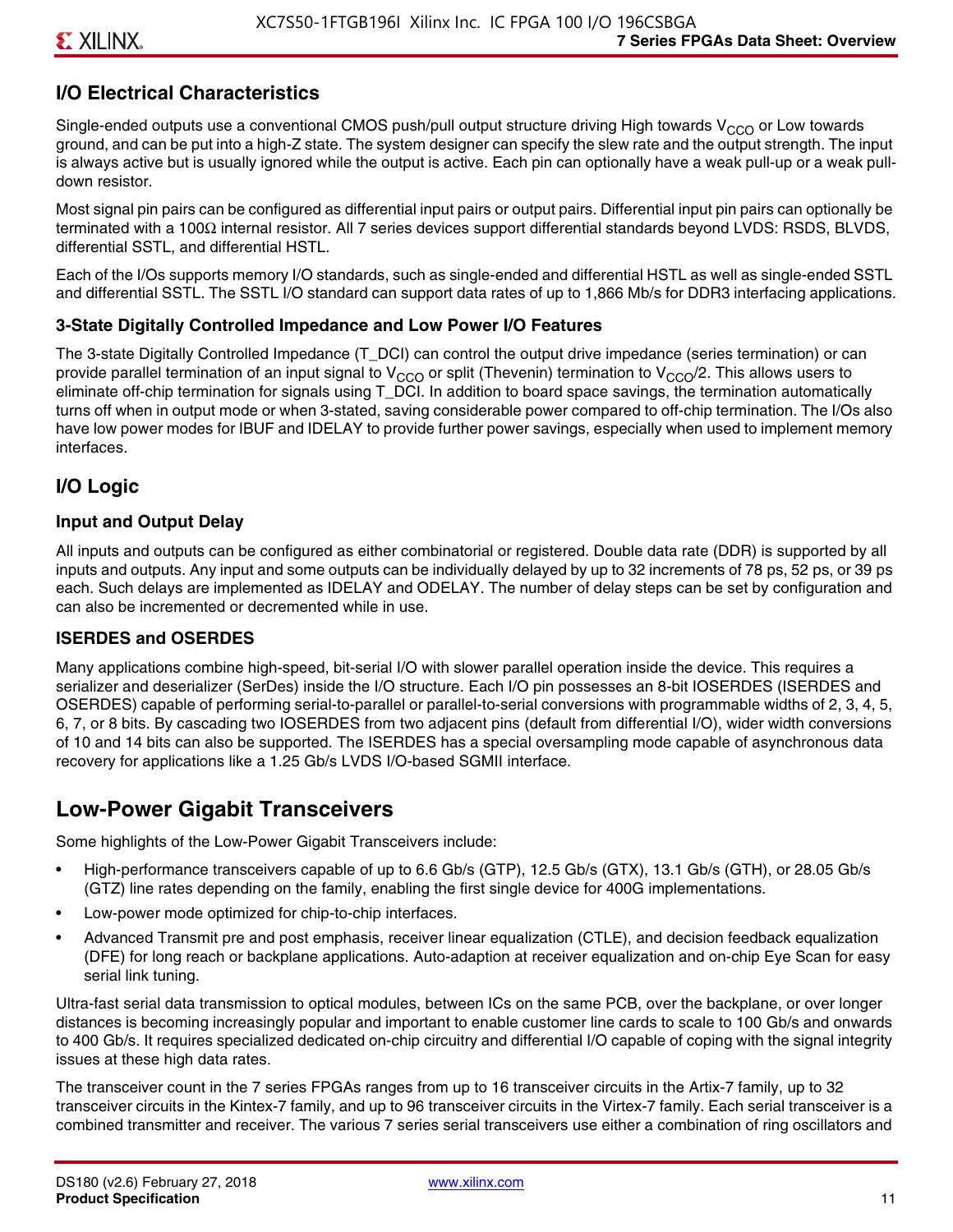LC tank or, in the case of the GTZ, a single LC tank architecture to allow the ideal blend of flexibility and performance while enabling IP portability across the family members. The different 7 series family members offer different top-end data rates. The GTP operates up to 6.6 Gb/s, the GTX operates up to 12.5 Gb/s, the GTH operates up to 13.1 Gb/s, and the GTZ operates up to 28.05 Gb/s. Lower data rates can be achieved using FPGA logic-based oversampling. The serial transmitter and receiver are independent circuits that use an advanced PLL architecture to multiply the reference frequency input by certain programmable numbers up to 100 to become the bit-serial data clock. Each transceiver has a large number of userdefinable features and parameters. All of these can be defined during device configuration, and many can also be modified during operation.

#### **Transmitter**

The transmitter is fundamentally a parallel-to-serial converter with a conversion ratio of 16, 20, 32, 40, 64, or 80. Additionally, the GTZ transmitter supports up to 160 bit data widths. This allows the designer to trade-off datapath width for timing margin in high-performance designs. These transmitter outputs drive the PC board with a single-channel differential output signal. TXOUTCLK is the appropriately divided serial data clock and can be used directly to register the parallel data coming from the internal logic. The incoming parallel data is fed through an optional FIFO and has additional hardware support for the 8B/10B, 64B/66B, or 64B/67B encoding schemes to provide a sufficient number of transitions. The bit-serial output signal drives two package pins with differential signals. This output signal pair has programmable signal swing as well as programmable pre- and post-emphasis to compensate for PC board losses and other interconnect characteristics. For shorter channels, the swing can be reduced to reduce power consumption.

#### **Receiver**

The receiver is fundamentally a serial-to-parallel converter, changing the incoming bit-serial differential signal into a parallel stream of words, each 16, 20, 32, 40, 64, or 80 bits. Additionally, the GTZ receiver supports up to 160 bit data widths. This allows the FPGA designer to trade-off internal datapath width versus logic timing margin. The receiver takes the incoming differential data stream, feeds it through programmable linear and decision feedback equalizers (to compensate for PC board and other interconnect characteristics), and uses the reference clock input to initiate clock recognition. There is no need for a separate clock line. The data pattern uses non-return-to-zero (NRZ) encoding and optionally guarantees sufficient data transitions by using the selected encoding scheme. Parallel data is then transferred into the FPGA logic using the RXUSRCLK clock. For short channels, the transceivers offers a special low power mode (LPM) to reduce power consumption by approximately 30%.

#### **Out-of-Band Signaling**

The transceivers provide out-of-band (OOB) signaling, often used to send low-speed signals from the transmitter to the receiver while high-speed serial data transmission is not active. This is typically done when the link is in a powered-down state or has not yet been initialized. This benefits PCI Express and SATA/SAS applications.

# **Integrated Interface Blocks for PCI Express Designs**

Highlights of the integrated blocks for PCI Express include:

- Compliant to the PCI Express Base Specification 2.1 or 3.0 (depending of family) with Endpoint and Root Port capability
- Supports Gen1 (2.5 Gb/s), Gen2 (5 Gb/s), and Gen3 (8 Gb/s) depending on device family
- Advanced configuration options, Advanced Error Reporting (AER), and End-to-End CRC (ECRC) Advanced Error Reporting and ECRC features
- Multiple-function and single root I/O virtualization (SR-IOV) support enabled through soft-logic wrappers or embedded in the integrated block depending on family

All Artix-7, Kintex-7, and Virtex-7 devices include at least one integrated block for PCI Express technology that can be configured as an Endpoint or Root Port, compliant to the PCI Express Base Specification Revision 2.1 or 3.0. The Root Port can be used to build the basis for a compatible Root Complex, to allow custom FPGA-to-FPGA communication via the PCI Express protocol, and to attach ASSP Endpoint devices, such as Ethernet Controllers or Fibre Channel HBAs, to the FPGA.

This block is highly configurable to system design requirements and can operate 1, 2, 4, or 8 lanes at the 2.5 Gb/s, 5.0 Gb/s, and 8.0 Gb/s data rates. For high-performance applications, advanced buffering techniques of the block offer a flexible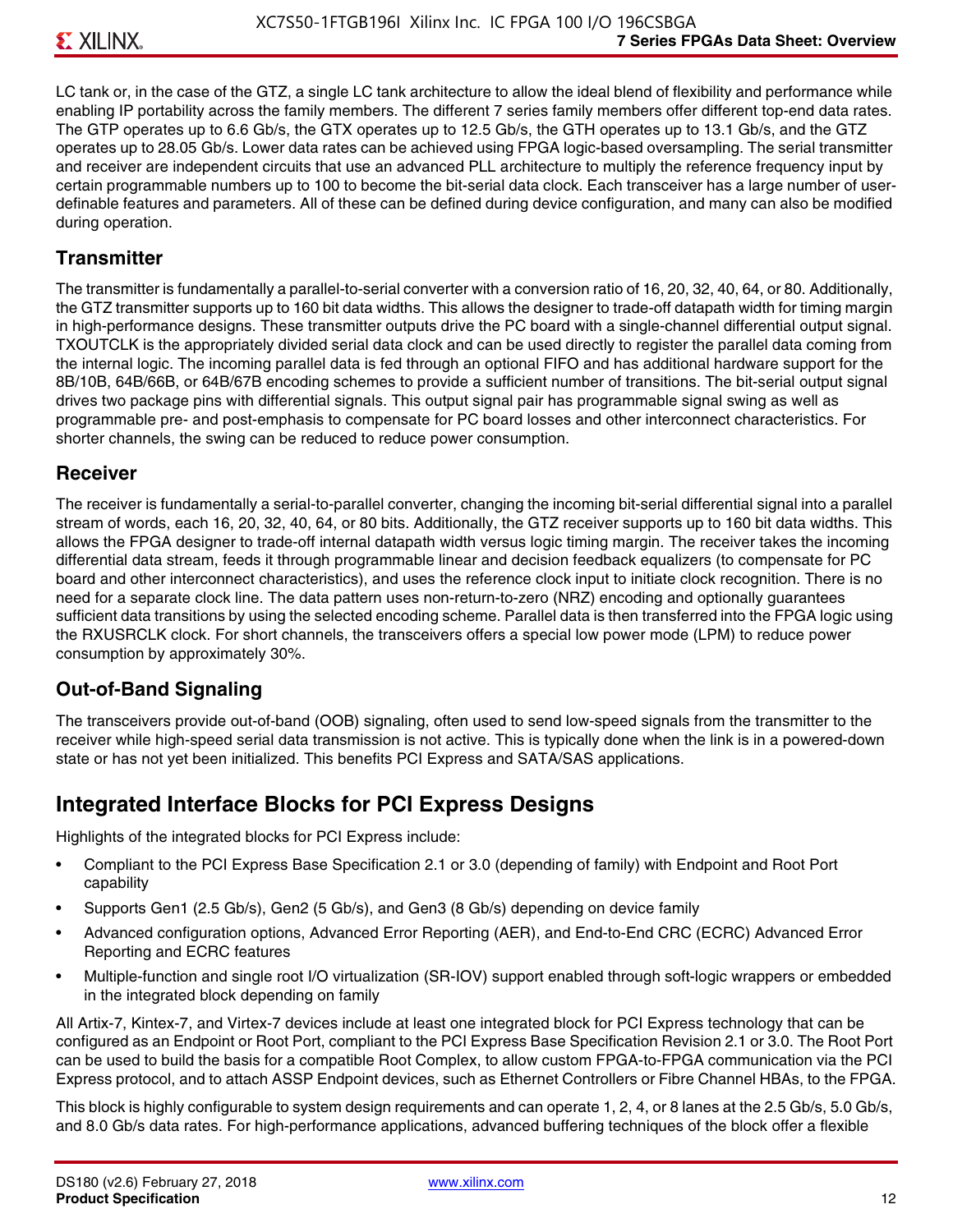maximum payload size of up to 1,024 bytes. The integrated block interfaces to the integrated high-speed transceivers for serial connectivity and to block RAMs for data buffering. Combined, these elements implement the Physical Layer, Data Link Layer, and Transaction Layer of the PCI Express protocol.

Xilinx provides a light-weight, configurable, easy-to-use LogiCORE™ IP wrapper that ties the various building blocks (the integrated block for PCI Express, the transceivers, block RAM, and clocking resources) into an Endpoint or Root Port solution. The system designer has control over many configurable parameters: lane width, maximum payload size, FPGA logic interface speeds, reference clock frequency, and base address register decoding and filtering.

Xilinx offers two wrappers for the integrated block: AXI4-Stream and AXI4 (memory mapped). Note that legacy TRN/Local Link is not available in 7 series devices for the integrated block for PCI Express. AXI4-Stream is designed for existing customers of the integrated block and enables easy migration to AXI4-Stream from TRN. AXI4 (memory mapped) is designed for Xilinx Platform Studio/EDK design flow and MicroBlaze™ processor based designs.

More information and documentation on solutions for PCI Express designs can be found at: <http://www.xilinx.com/products/technology/pci-express.html>.

# **Configuration**

There are many advanced configuration features, including:

- High-speed SPI and BPI (parallel NOR) configuration
- Built-in MultiBoot and safe-update capability
- 256-bit AES encryption with HMAC/SHA-256 authentication
- Built-in SEU detection and correction
- Partial reconfiguration

Xilinx 7 series FPGAs store their customized configuration in SRAM-type internal latches. There are up to 450 Mb configuration bits, depending on device size and user-design implementation options. The configuration storage is volatile and must be reloaded whenever the FPGA is powered up. This storage can also be reloaded at any time by pulling the PROGRAM B pin Low. Several methods and data formats for loading configuration are available, determined by the three mode pins.

The SPI interface (x1, x2, and x4 modes) and the BPI interface (parallel-NOR x8 and x16) are two common methods used for configuring the FPGA. Users can directly connect an SPI or BPI flash to the FPGA, and the FPGA's internal configuration logic reads the bitstream out of the flash and configures itself. The FPGA automatically detects the bus width on the fly, eliminating the need for any external controls or switches. Bus widths supported are x1, x2, and x4 for SPI, and x8 and x16 for BPI. The larger bus widths increase configuration speed and reduce the amount of time it takes for the FPGA to start up after power-on. Some configuration options such as BPI are not supported in all device-package combinations. Refer to [UG470,](http://www.xilinx.com/support/documentation/user_guides/ug470_7Series_Config.pdf) *7 Series FPGAs Configuration User Guide* for details.

In master mode, the FPGA can drive the configuration clock from an internally generated clock, or for higher speed configuration, the FPGA can use an external configuration clock source. This allows high-speed configuration with the ease of use characteristic of master mode. Slave modes up to 32 bits wide are also supported by the FPGA that are especially useful for processor-driven configuration.

The FPGA has the ability to reconfigure itself with a different image using SPI or BPI flash, eliminating the need for an external controller. The FPGA can reload its original design in case there are any errors in the data transmission, ensuring an operational FPGA at the end of the process. This is especially useful for updates to a design after the end product has been shipped. Customers can ship their products with an early version of the design, thus getting their products to market faster. This feature allows customers to keep their end users current with the most up-to-date designs while the product is already in the field.

The dynamic reconfiguration port (DRP) gives the system designer easy access to the configuration and status registers of the MMCM, PLL, XADC, transceivers, and integrated block for PCI Express. The DRP behaves like a set of memory-mapped registers, accessing and modifying block-specific configuration bits as well as status and control registers.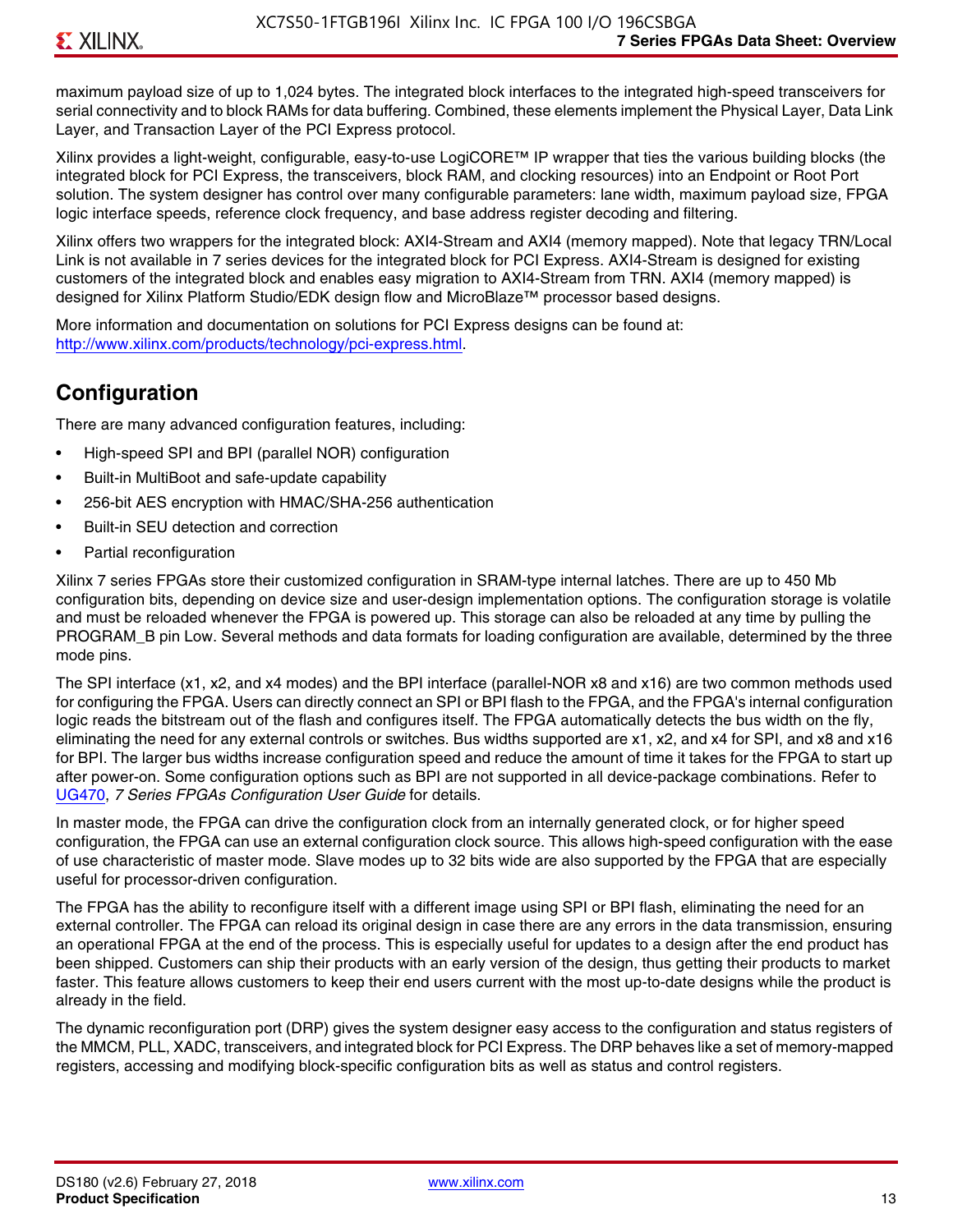# **Encryption, Readback, and Partial Reconfiguration**

In all 7 series FPGAs (except XC7S6 and XC7S15), the FPGA bitstream, which contains sensitive customer IP, can be protected with 256-bit AES encryption and HMAC/SHA-256 authentication to prevent unauthorized copying of the design. The FPGA performs decryption on the fly during configuration using an internally stored 256-bit key. This key can reside in battery-backed RAM or in nonvolatile eFUSE bits.

Most configuration data can be read back without affecting the system's operation. Typically, configuration is an all-or-nothing operation, but Xilinx 7 series FPGAs support partial reconfiguration. This is an extremely powerful and flexible feature that allows the user to change portions of the FPGA while other portions remain static. Users can time-slice these portions to fit more IP into smaller devices, saving cost and power. Where applicable in certain designs, partial reconfiguration can greatly improve the versatility of the FPGA.

# **XADC (Analog-to-Digital Converter)**

Highlights of the XADC architecture include:

- Dual 12-bit 1 MSPS analog-to-digital converters (ADCs)
- Up to 17 flexible and user-configurable analog inputs
- On-chip or external reference option
- On-chip temperature ( $\pm 4^{\circ}$ C max error) and power supply ( $\pm 1\%$  max error) sensors
- Continuous JTAG access to ADC measurements

All Xilinx 7 series FPGAs (except XC7S6 and XC7S15) integrate a new flexible analog interface called XADC. When combined with the programmable logic capability of the 7 series FPGAs, the XADC can address a broad range of data acquisition and monitoring requirements. For more information, go to: [http://www.xilinx.com/ams.](http://www.xilinx.com/ams)

The XADC contains two 12-bit 1 MSPS ADCs with separate track and hold amplifiers, an on-chip analog multiplexer (up to 17 external analog input channels supported), and on-chip thermal and supply sensors. The two ADCs can be configured to simultaneously sample two external-input analog channels. The track and hold amplifiers support a range of analog input signal types, including unipolar, bipolar, and differential. The analog inputs can support signal bandwidths of at least 500 KHz at sample rates of 1MSPS. It is possible to support higher analog bandwidths using external analog multiplexer mode with the dedicated analog input (see [UG480](http://www.xilinx.com/support/documentation/user_guides/ug480_7Series_XADC.pdf), 7 Series FPGAs and Zynq-7000 All Programmable SoC XADC Dual 12-Bit 1 MSPS Analog-to-Digital Converter User Guide)*.*

The XADC optionally uses an on-chip reference circuit  $(\pm 1\%)$ , thereby eliminating the need for any external active components for basic on-chip monitoring of temperature and power supply rails. To achieve the full 12-bit performance of the ADCs, an external 1.25V reference IC is recommended.

If the XADC is not instantiated in a design, then by default it digitizes the output of all on-chip sensors. The most recent measurement results (together with maximum and minimum readings) are stored in dedicated registers for access at any time via the JTAG interface. User-defined alarm thresholds can automatically indicate over-temperature events and unacceptable power supply variation. A user-specified limit (for example, 100°C) can be used to initiate an automatic powerdown.

# **EasyPath-7 FPGAs**

EasyPath-7 FPGAs provide a fast, simple, and risk-free solution for cost reducing Kintex-7, Virtex-7 T, and Virtex-7 XT FPGA designs. EasyPath-7 FPGAs support the same packages, speed grades, and match all Kintex-7 or Virtex-7 FPGA data sheet specifications (in function and timing). With no re-engineering or re-qualification, EasyPath-7 FPGAs deliver the lowest total product cost compared to any other FPGA cost-reduction solution.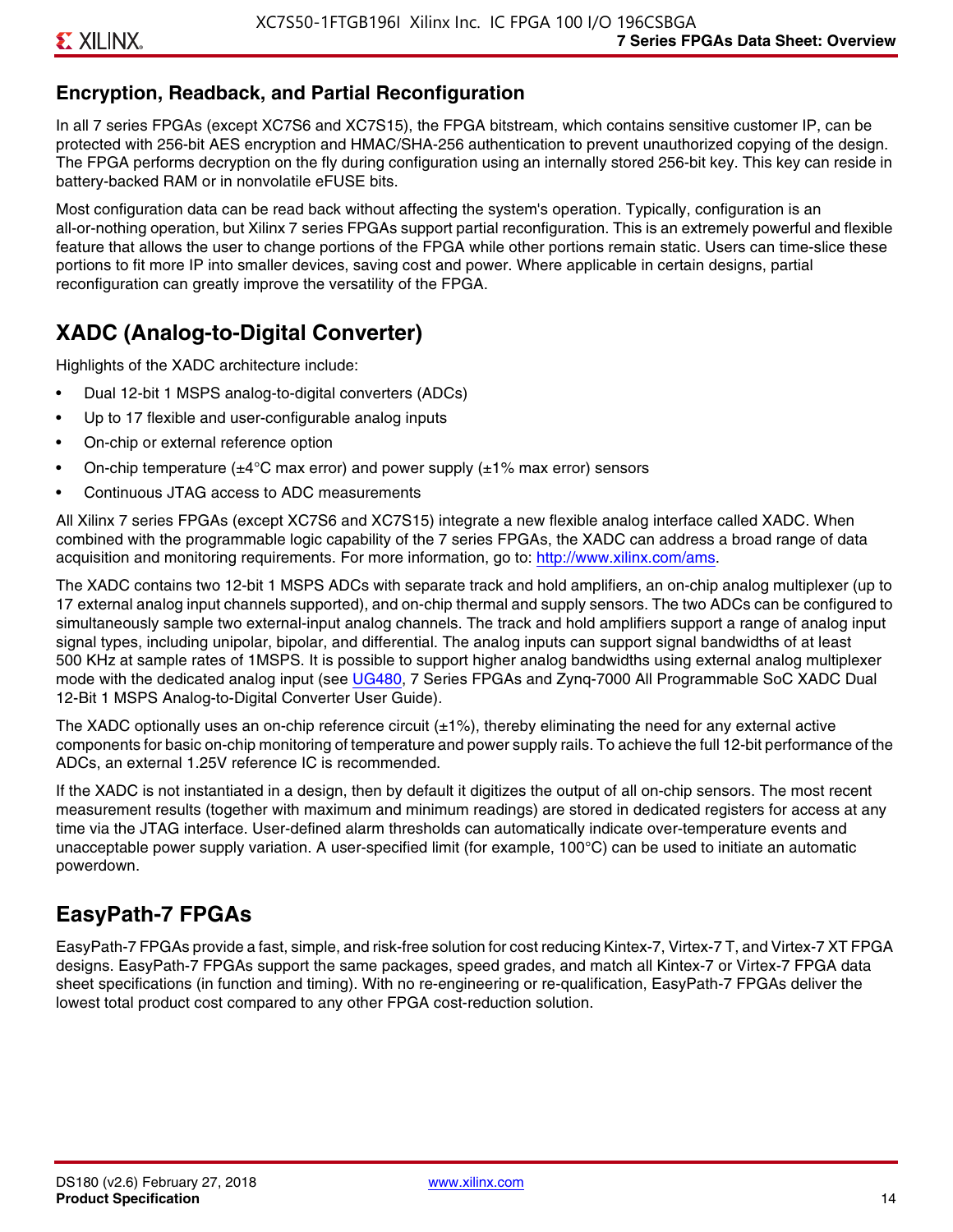# **7 Series FPGA Ordering Information**

Table 12 shows the speed and temperature grades available in the different device families. Some devices might not be available in every speed and temperature grade.

#### *Table 12:* **7 Series Speed Grade and Temperature Ranges**

| <b>Device</b> |                                    |                                                        |                                                    | Speed Grade, Temperature Range, and Operating Voltage  |                                                      |
|---------------|------------------------------------|--------------------------------------------------------|----------------------------------------------------|--------------------------------------------------------|------------------------------------------------------|
| Family        | <b>Devices</b>                     | <b>Commercial (C)</b><br>$0^\circ$ C to +85 $^\circ$ C | Extended (E)<br>$0^{\circ}$ C to +100 $^{\circ}$ C | Industrial (I)<br>$-40^{\circ}$ C to +100 $^{\circ}$ C | Expanded (Q)<br>$-40^{\circ}$ C to +125 $^{\circ}$ C |
|               |                                    | $-2C(1.0V)$                                            |                                                    | $-21(1.0V)$                                            |                                                      |
| Spartan-7     | All                                | $-1C(1.0V)$                                            |                                                    | $-11(1.0V)$                                            | $-1Q(1.0V)$                                          |
|               |                                    |                                                        |                                                    | $-1LI(0.95V)$                                          |                                                      |
|               |                                    |                                                        | $-3E(1.0V)$                                        |                                                        |                                                      |
|               |                                    | $-2C(1.0V)$                                            |                                                    | $-21(1.0V)$                                            |                                                      |
| Artix-7       | All                                |                                                        | -2LE (1.0V or 0.9V)                                |                                                        |                                                      |
|               |                                    | $-1C(1.0V)$                                            |                                                    | $-11(1.0V)$                                            |                                                      |
|               |                                    |                                                        |                                                    | $-1LI(0.95V)$                                          |                                                      |
|               |                                    |                                                        | $-3E(1.0V)$                                        |                                                        |                                                      |
|               |                                    | $-2C(1.0V)$                                            |                                                    | $-21(1.0V)$                                            |                                                      |
|               | XC7K70T                            |                                                        | -2LE (1.0V or 0.9V)                                |                                                        |                                                      |
|               |                                    | $-1C(1.0V)$                                            |                                                    | $-11(1.0V)$                                            |                                                      |
| Kintex-7      | <b>XC7K160T</b>                    |                                                        | $-3E(1.0V)$                                        |                                                        |                                                      |
|               | <b>XC7K325T</b><br><b>XC7K355T</b> | $-2C(1.0V)$                                            |                                                    | $-21(1.0V)$                                            |                                                      |
|               | <b>XC7K410T</b>                    |                                                        | -2LE (1.0V or 0.9V)                                | $-2LI(0.95V)$                                          |                                                      |
|               | <b>XC7K420T</b><br><b>XC7K480T</b> | $-1C(1.0V)$                                            |                                                    | $-11(1.0V)$                                            |                                                      |
|               |                                    |                                                        | $-3E(1.0V)$                                        |                                                        |                                                      |
|               |                                    | $-2C(1.0V)$                                            |                                                    | $-21(1.0V)$                                            |                                                      |
|               | <b>XC7V585T</b>                    |                                                        | $-2LE(1.0V)$                                       |                                                        |                                                      |
|               |                                    | $-1C(1.0V)$                                            |                                                    | $-11(1.0V)$                                            |                                                      |
| Virtex-7 T    |                                    | $-2C(1.0V)$                                            |                                                    |                                                        |                                                      |
|               |                                    |                                                        | $-2GE(1.0V)$                                       |                                                        |                                                      |
|               | XC7V2000T                          |                                                        | $-2LE(1.0V)$                                       |                                                        |                                                      |
|               |                                    | $-1C(1.0V)$                                            |                                                    | $-11(1.0V)$                                            |                                                      |
|               |                                    |                                                        | $-3E(1.0V)$                                        |                                                        |                                                      |
|               | XC7VX330T                          | $-2C(1.0V)$                                            |                                                    | $-21(1.0V)$                                            |                                                      |
|               | XC7VX415T<br>XC7VX485T             |                                                        | $-2LE(1.0V)$                                       |                                                        |                                                      |
|               | XC7VX550T<br>XC7VX690T             |                                                        |                                                    |                                                        |                                                      |
|               |                                    | $-1C(1.0V)$                                            |                                                    | -11 (1.0V)                                             |                                                      |
|               |                                    | $-2C(1.0V)$                                            |                                                    |                                                        |                                                      |
| Virtex-7 XT   | XC7VX980T                          |                                                        | $-2LE(1.0V)$                                       |                                                        |                                                      |
|               |                                    | $-1C(1.0V)$                                            |                                                    | $-11(1.0V)$                                            |                                                      |
|               |                                    | $-2C(1.0V)$                                            |                                                    |                                                        |                                                      |
|               |                                    |                                                        | $-2GE(1.0V)$                                       |                                                        |                                                      |
|               | XC7VX1140T                         |                                                        | $-2LE(1.0V)$                                       |                                                        |                                                      |
|               |                                    | $-1C(1.0V)$                                            |                                                    | $-11(1.0V)$                                            |                                                      |
|               |                                    | $-2C(1.0V)$                                            |                                                    |                                                        |                                                      |
|               |                                    |                                                        | $-2GE(1.0V)$                                       |                                                        |                                                      |
| Virtex-7 HT   | All                                |                                                        | $-2LE(1.0V)$                                       |                                                        |                                                      |
|               |                                    | $-1C(1.0V)$                                            |                                                    |                                                        |                                                      |
|               |                                    |                                                        |                                                    |                                                        |                                                      |

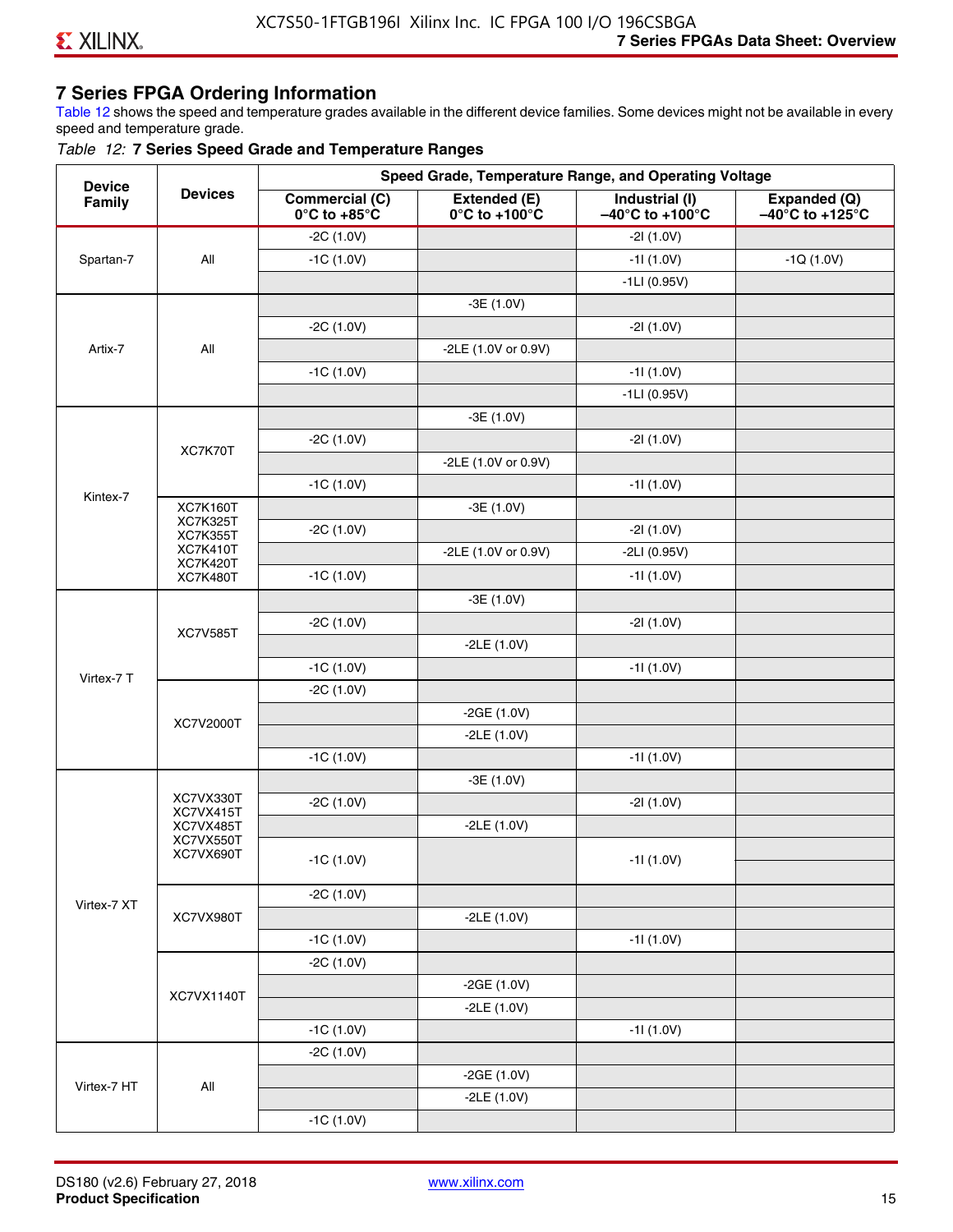The Spartan-7 FPGA ordering information is shown in Figure 1. Refer to the Package Marking section of [UG475,](http://www.xilinx.com/support/documentation/user_guides/ug475_7Series_Pkg_Pinout.pdf) *7 Series FPGAs Packaging and Pinout* for a more detailed explanation of the device markings.





The Artix-7, Kintex-7, and Virtex-7 FPGA ordering information, shown in Figure 2, applies to all packages including Pb-Free. Refer to the Package Marking section of [UG475](http://www.xilinx.com/support/documentation/user_guides/ug475_7Series_Pkg_Pinout.pdf), *7 Series FPGAs Packaging and Pinout* for a more detailed explanation of the device markings.



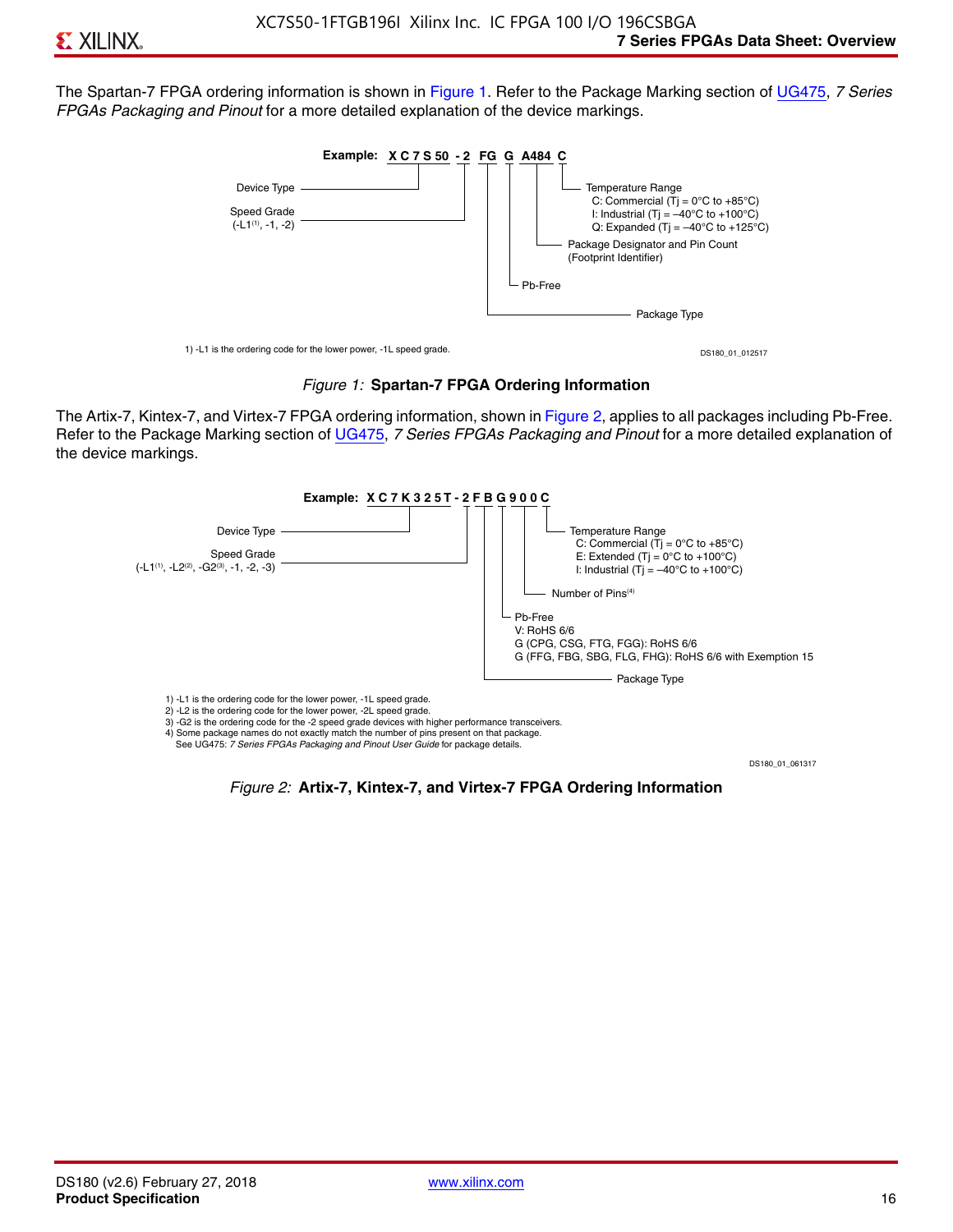# **Revision History**

The following table shows the revision history for this document:

| <b>Date</b> | <b>Version</b> | <b>Description of Revisions</b>                                                                                                                                                                                                                                                                                                                                                                                                                                                                                                                                                                                                                                                                                                                                                                                                                                                                                                                                                                                                                                                                                                                                                                                                                                                                                       |
|-------------|----------------|-----------------------------------------------------------------------------------------------------------------------------------------------------------------------------------------------------------------------------------------------------------------------------------------------------------------------------------------------------------------------------------------------------------------------------------------------------------------------------------------------------------------------------------------------------------------------------------------------------------------------------------------------------------------------------------------------------------------------------------------------------------------------------------------------------------------------------------------------------------------------------------------------------------------------------------------------------------------------------------------------------------------------------------------------------------------------------------------------------------------------------------------------------------------------------------------------------------------------------------------------------------------------------------------------------------------------|
| 06/21/10    | 1.0            | Initial Xilinx release.                                                                                                                                                                                                                                                                                                                                                                                                                                                                                                                                                                                                                                                                                                                                                                                                                                                                                                                                                                                                                                                                                                                                                                                                                                                                                               |
| 07/30/10    | 1.1            | Added SHA-256 to authentication information. Updated Table 5, Table 7, Virtex-7 FPGA Device-<br>Package Combinations and Maximum I/Os table (Virtex-7 T devices), and Table 9 with ball pitch<br>information and voltage bank information. Updated DSP and Logic Slice information in Table 8.<br><b>Updated Low-Power Gigabit Transceivers.</b>                                                                                                                                                                                                                                                                                                                                                                                                                                                                                                                                                                                                                                                                                                                                                                                                                                                                                                                                                                      |
| 09/24/10    | 1.2            | In General Description, updated 4.7 TMACS DSP to 5.0 TMACS DSP. In Table 1, added Note 1;<br>updated Peak DSP Performance for Kintex-7 and Virtex-7 families. In Table 4, updated CMT<br>information for XC7A175T and XC7A355T. In Table 6, replaced XC7K120T with XC7K160T and<br>replaced XC7K230T with XC7K325T-and updated corresponding information. Also added<br>XC7K355T, XC7K420T, and XC7K480T. In Table 7, replaced XC7K230T with XC7K325T. In Table 8,<br>updated XC7V450T Logic Cell, CLB, block RAM, and PCI information; updated XC7VX415T and<br>XC7VX690T PCI information; updated XC7V1500T, and XC7V2000T block RAM information; and<br>replaced XC7VX605T with XC7VX575T, replaced XC7VX895T with XC7VX850T, and replaced<br>XC7VX910T with XC7VX865T—and updated corresponding information. Updated Digital Signal<br>Processing - DSP Slice with operating speed of 640 MHz. Removed specific transceiver type from<br>Out-of-Band Signaling. In Virtex-7 FPGA Device-Package Combinations and Maximum I/Os table<br>(Virtex-7 T devices), replaced XC7VX605T with XC7VX575T and added table notes 2 and 3. In<br>Table 9, removed the FFG784 package for the XC7VX485T device; replaced XC7VX605T with<br>XC7VX575T; replaced XC7VX895T with XC7VX850T; and replaced XC7VX910T with XC7VX865T. |
| 10/20/10    | 1.3            | In Table 7, replaced XC7K120T with XC7K160T. Updated Digital Signal Processing - DSP Slice.                                                                                                                                                                                                                                                                                                                                                                                                                                                                                                                                                                                                                                                                                                                                                                                                                                                                                                                                                                                                                                                                                                                                                                                                                           |
| 11/17/10    | 1.4            | Updated maximum I/O bandwidth to 3.1 Tb/s in General Description. Updated Peak Transceiver Speed<br>for Virtex-7 FPGAs in Summary of 7 Series FPGA Features and in Table 1. Updated Peak DSP<br>Performance values in Table 1 and Digital Signal Processing - DSP Slice. In Table 7, updated<br>XC7K70T I/O information. In Table 8, added XC7VH290T, XC7VH580T, and XC7VH870T devices and<br>updated total I/O banks information for the XC7V585T, XC7V855T, XC7V1500T, and XC7VX865T<br>devices. In Table 9, updated XC7VX415T, XC7VX485T, XC7VX690T, XC7VX850T, and XC7VX865T<br>device information. Added Table 11. Updated Low-Power Gigabit Transceivers information, including<br>the addition of the GTZ transceivers.                                                                                                                                                                                                                                                                                                                                                                                                                                                                                                                                                                                        |
| 02/22/11    | 1.5            | Updated Summary of 7 Series FPGA Features and the Low-Power Gigabit Transceivers highlights and<br>section. In Table 1, updated Kintex-7 FPGA, Artix-7 FPGA information. In Table 4, updated XC7A175T.<br>Also, updated XC7A355T. Added three Artix-7 FPGA packages to Table 5: SBG325, SBG484, and<br>FBG485, changed package from FGG784 to FBG784, and updated package information for<br>XC7A175T and XC7A355T devices. In Table 6, updated XC7K160T and added three devices:<br>XC7K355T, XC7K420T, and XC7K480T. In Table 7, updated XC7K70T package information and added<br>three devices: XC7K355T, XC7K420T, and XC7K480T. In Table 8, added note 1 (EasyPath FPGAs)<br>and updated note 7 to include GTZ transceivers. In Virtex-7 FPGA Device-Package Combinations and<br>Maximum I/Os table (Virtex-7 T devices), added two Virtex-7 FPGA packages: FHG1157 and<br>FHG1761, and updated XC7V1500T (no FFG1157) and XC7V2000T (no FFG1761) package<br>information and removed the associated notes. Added CLBs, Slices, and LUTs. Updated Input/Output.<br>Added EasyPath-7 FPGAs.                                                                                                                                                                                                                        |
| 03/28/11    | 1.6            | Updated General Description, Summary of 7 Series FPGA Features, Table 1, Table 4, Table 5, Table 6,<br>Table 7, Table 8, Table 9 (combined Virtex-7 T and XT devices in one table), and Table 11. Updated the<br>Low-Power Gigabit Transceivers highlights and section. Updated Block RAM, Integrated Interface<br>Blocks for PCI Express Designs, Configuration, Encryption, Readback, and Partial Reconfiguration,<br>XADC (Analog-to-Digital Converter), 7 Series FPGA Ordering Information, and EasyPath-7 FPGAs.                                                                                                                                                                                                                                                                                                                                                                                                                                                                                                                                                                                                                                                                                                                                                                                                 |
| 07/06/11    | 1.7            | Updated General Description, Summary of 7 Series FPGA Features, Table 1, Table 4, Table 6, Table 8,<br>Table 9 and Table 11. Added Table 10. Added Stacked Silicon Interconnect (SSI) Technology. Updated<br>Transmitter, Configuration, and XADC (Analog-to-Digital Converter). Updated Figure 1.                                                                                                                                                                                                                                                                                                                                                                                                                                                                                                                                                                                                                                                                                                                                                                                                                                                                                                                                                                                                                    |
| 09/13/11    | 1.8            | Updated General Description, Table 1, Table 4, Table 5, Table 8, CLBs, Slices, and LUTs,<br>Configuration, and 7 Series FPGA Ordering Information.                                                                                                                                                                                                                                                                                                                                                                                                                                                                                                                                                                                                                                                                                                                                                                                                                                                                                                                                                                                                                                                                                                                                                                    |
| 01/15/12    | 1.9            | Updated General Description, Table 1, Table 4, Table 5, Table 6, Table 7, Table 8, Table 10, Table 11,<br>Block RAM, Digital Signal Processing - DSP Slice, Low-Power Gigabit Transceivers, Integrated<br>Interface Blocks for PCI Express Designs, Configuration, EasyPath-7 FPGAs, and 7 Series FPGA<br><b>Ordering Information.</b>                                                                                                                                                                                                                                                                                                                                                                                                                                                                                                                                                                                                                                                                                                                                                                                                                                                                                                                                                                                |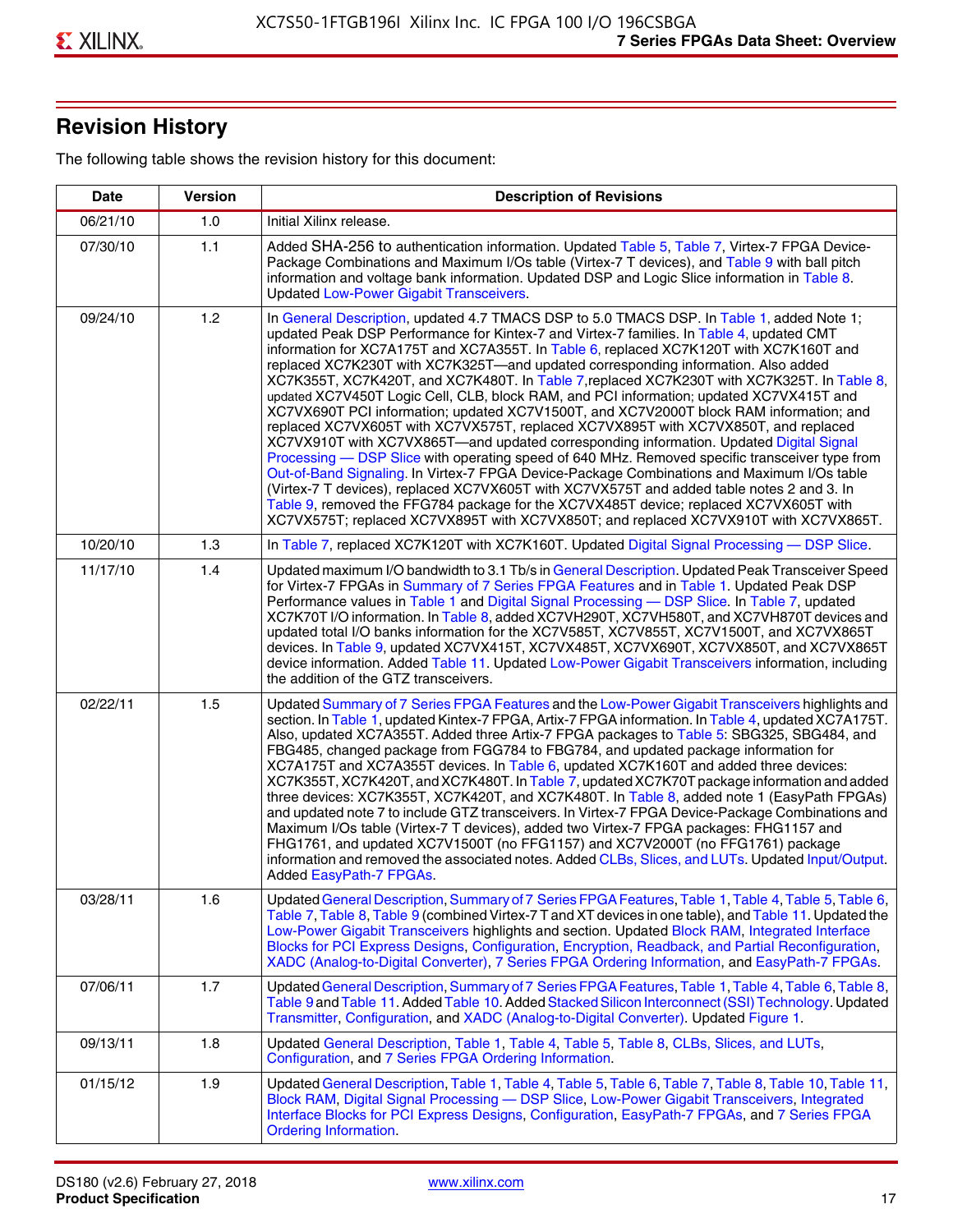| <b>Date</b> | <b>Version</b> | <b>Description of Revisions</b>                                                                                                                                                                                                                                                                                                                                                                                                                                     |
|-------------|----------------|---------------------------------------------------------------------------------------------------------------------------------------------------------------------------------------------------------------------------------------------------------------------------------------------------------------------------------------------------------------------------------------------------------------------------------------------------------------------|
| 03/02/12    | 1.10           | Updated General Description, Table 5, and Table 12.                                                                                                                                                                                                                                                                                                                                                                                                                 |
| 05/02/12    | 1.11           | Updated Table 7, Table 9, Table 10, Low-Power Gigabit Transceivers, and 7 Series FPGA Ordering<br>Information. Added 7 Series FPGA Ordering Information.                                                                                                                                                                                                                                                                                                            |
| 10/15/12    | 1.12           | Updated overview with Artix-7 SL and SLT devices. Updated Table 1, Table 4, Table 5, Table 8, Table 9,<br>Table 10, Table 11, and Table 12. Added Table 3. Updated Regional Clocks, Block RAM, Integrated<br>Interface Blocks for PCI Express Designs, Configuration, and 7 Series FPGA Ordering Information.                                                                                                                                                       |
| 11/30/12    | 1.13           | Updated notes in Table 4 and Table 12. Updated XADC (Analog-to-Digital Converter).                                                                                                                                                                                                                                                                                                                                                                                  |
| 07/29/13    | 1.14           | Removed SL and SLT devices. Updated General Description, Table 4, Table 5, notes in Table 6 and<br>Table 8, Regional Clocks, Input/Output, Low-Power Gigabit Transceivers, Integrated Interface Blocks<br>for PCI Express Designs, Configuration, and 7 Series FPGA Ordering Information. Removed previous<br>Table 3.                                                                                                                                              |
| 02/18/14    | 1.15           | Changed document classification to Product Specification from Preliminary Product Specification.<br>Updated HR I/O information for XC7A35T and XC7A50T in Table 5. Updated XC7VH870T I/O<br>information in Table 8. Updated Table 11.                                                                                                                                                                                                                               |
| 10/08/14    | 1.16           | Added XC7A15T to Table 4 and Table 5. Removed HCG1931 and HCG1932 from Table 11. Updated<br>Input/Output Delay; Block RAM; Configuration; I/O Clocks; and Updated Table 12 and Figure 1.                                                                                                                                                                                                                                                                            |
| 12/17/14    | 1.16.1         | Typographical edit.                                                                                                                                                                                                                                                                                                                                                                                                                                                 |
| 05/27/15    | 1.17           | Updated Table 5, Table 7, Table 9, Table 10, Table 11, and Figure 1.                                                                                                                                                                                                                                                                                                                                                                                                |
| 09/27/16    | 2.0            | Added Spartan-7 devices throughout document, including Table 1, Table 2, Table 3, and Table 12.<br>Added two Artix-7 devices XC7A12T and XC7A25T throughout document, including Table 4, Table 5,<br>and Table 12. Updated General Description; Figure 1, Table 7, Regional Clocks, Block RAM,<br>Integrated Interface Blocks for PCI Express Designs, Configuration, Encryption, Readback, and Partial<br>Reconfiguration, and XADC (Analog-to-Digital Converter). |
| 10/20/16    | 2.1            | Updated Table 5.                                                                                                                                                                                                                                                                                                                                                                                                                                                    |
| 12/15/16    | 2.2            | Updated Table 3.                                                                                                                                                                                                                                                                                                                                                                                                                                                    |
| 03/17/17    | 2.3            | Updated Table 1, Table 5, Table 7, Table 9, Table 10, Table 12, and I/O Electrical Characteristics.                                                                                                                                                                                                                                                                                                                                                                 |
| 03/28/17    | 2.4            | Updated Table 7.                                                                                                                                                                                                                                                                                                                                                                                                                                                    |
| 08/01/17    | 2.5            | Updated Table 5 and Figure 2.                                                                                                                                                                                                                                                                                                                                                                                                                                       |
| 02/27/18    | 2.6            | Added MicroBlaze CPU information to the Summary of 7 Series FPGA Features and Table 1.                                                                                                                                                                                                                                                                                                                                                                              |

# **Notice of Disclaimer**

The information disclosed to you hereunder (the "Materials") is provided solely for the selection and use of Xilinx products. To the maximum extent permitted by applicable law: (1) Materials are made available "AS IS" and with all faults, Xilinx hereby DISCLAIMS ALL WARRANTIES AND CONDITIONS, EXPRESS, IMPLIED, OR STATUTORY, INCLUDING BUT NOT LIMITED TO WARRANTIES OF MERCHANTABILITY, NON-INFRINGEMENT, OR FITNESS FOR ANY PARTICULAR PURPOSE; and (2) Xilinx shall not be liable (whether in contract or tort, including negligence, or under any other theory of liability) for any loss or damage of any kind or nature related to, arising under, or in connection with, the Materials (including your use of the Materials), including for any direct, indirect, special, incidental, or consequential loss or damage (including loss of data, profits, goodwill, or any type of loss or damage suffered as a result of any action brought by a third party) even if such damage or loss was reasonably foreseeable or Xilinx had been advised of the possibility of the same. Xilinx assumes no obligation to correct any errors contained in the Materials or to notify you of updates to the Materials or to product specifications. You may not reproduce, modify, distribute, or publicly display the Materials without prior written consent. Certain products are subject to the terms and conditions of Xilinx's limited warranty, please refer to Xilinx's Terms of Sale which can be viewed at [www.xilinx.com/legal.htm#tos;](www.xilinx.com/legal.htm#tos) IP cores may be subject to warranty and support terms contained in a license issued to you by Xilinx. Xilinx products are not designed or intended to be fail-safe or for use in any application requiring fail-safe performance; you assume sole risk and liability for use of Xilinx products in such critical applications, please refer to Xilinx's Terms of Sale which can be viewed at <www.xilinx.com/legal.htm#tos>.

# **Automotive Applications Disclaimer**

AUTOMOTIVE PRODUCTS (IDENTIFIED AS "XA" IN THE PART NUMBER) ARE NOT WARRANTED FOR USE IN THE DEPLOYMENT OF AIRBAGS OR FOR USE IN APPLICATIONS THAT AFFECT CONTROL OF A VEHICLE ("SAFETY APPLICATION") UNLESS THERE IS A SAFETY CONCEPT OR REDUNDANCY FEATURE CONSISTENT WITH THE ISO 26262 AUTOMOTIVE SAFETY STANDARD ("SAFETY DESIGN"). CUSTOMER SHALL, PRIOR TO USING OR DISTRIBUTING ANY SYSTEMS THAT INCORPORATE PRODUCTS, THOROUGHLY TEST SUCH SYSTEMS FOR SAFETY PURPOSES. USE OF PRODUCTS IN A SAFETY APPLICATION WITHOUT A SAFETY DESIGN IS FULLY AT THE RISK OF CUSTOMER, SUBJECT ONLY TO APPLICABLE LAWS AND REGULATIONS GOVERNING LIMITATIONS ON PRODUCT LIABILITY.